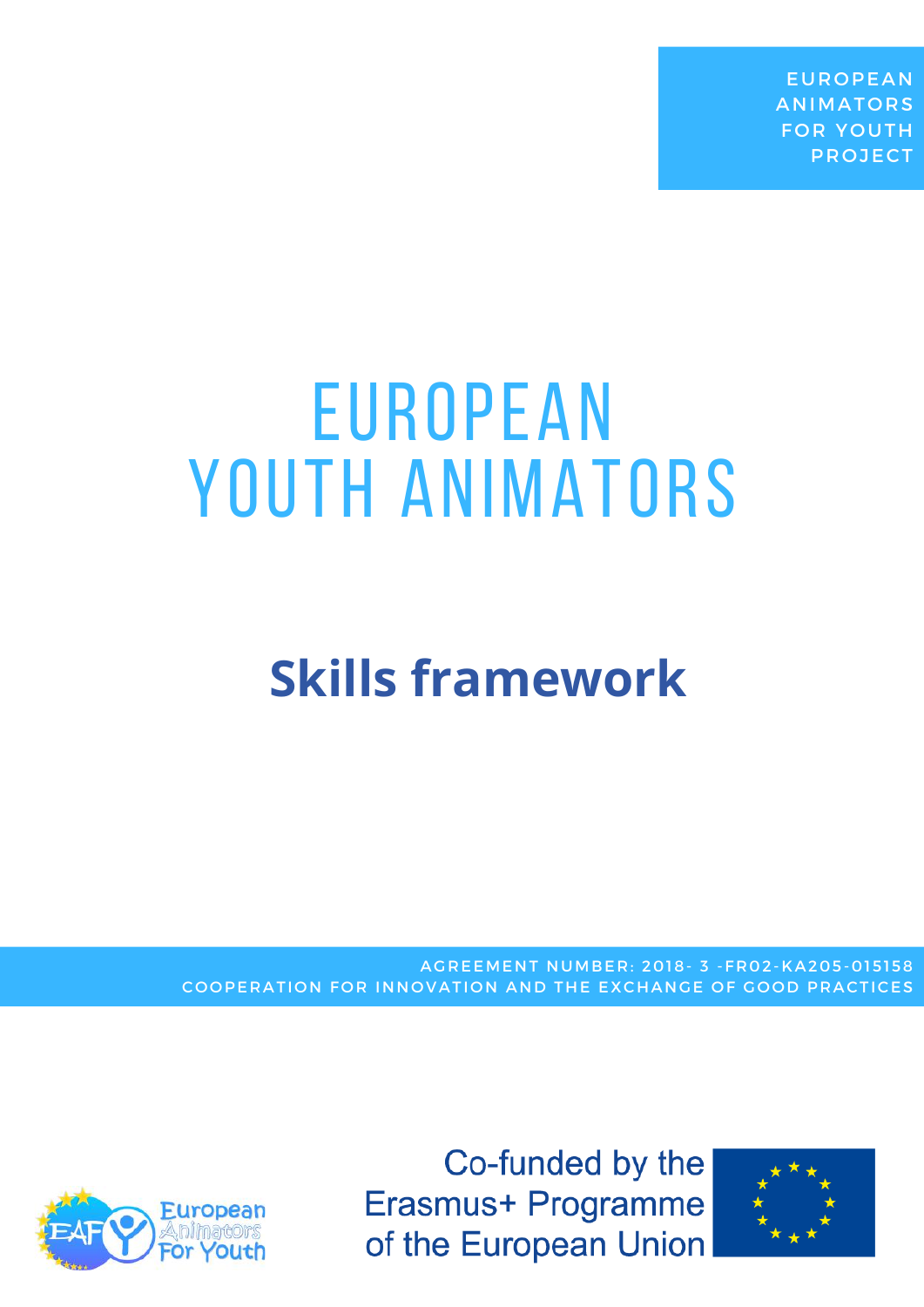## summary

| SKILL 1 : PARTICIPATE IN THE OPERATION OF THE STRUCTURE 05 |  |
|------------------------------------------------------------|--|
|                                                            |  |
|                                                            |  |
|                                                            |  |
|                                                            |  |
|                                                            |  |
|                                                            |  |
|                                                            |  |

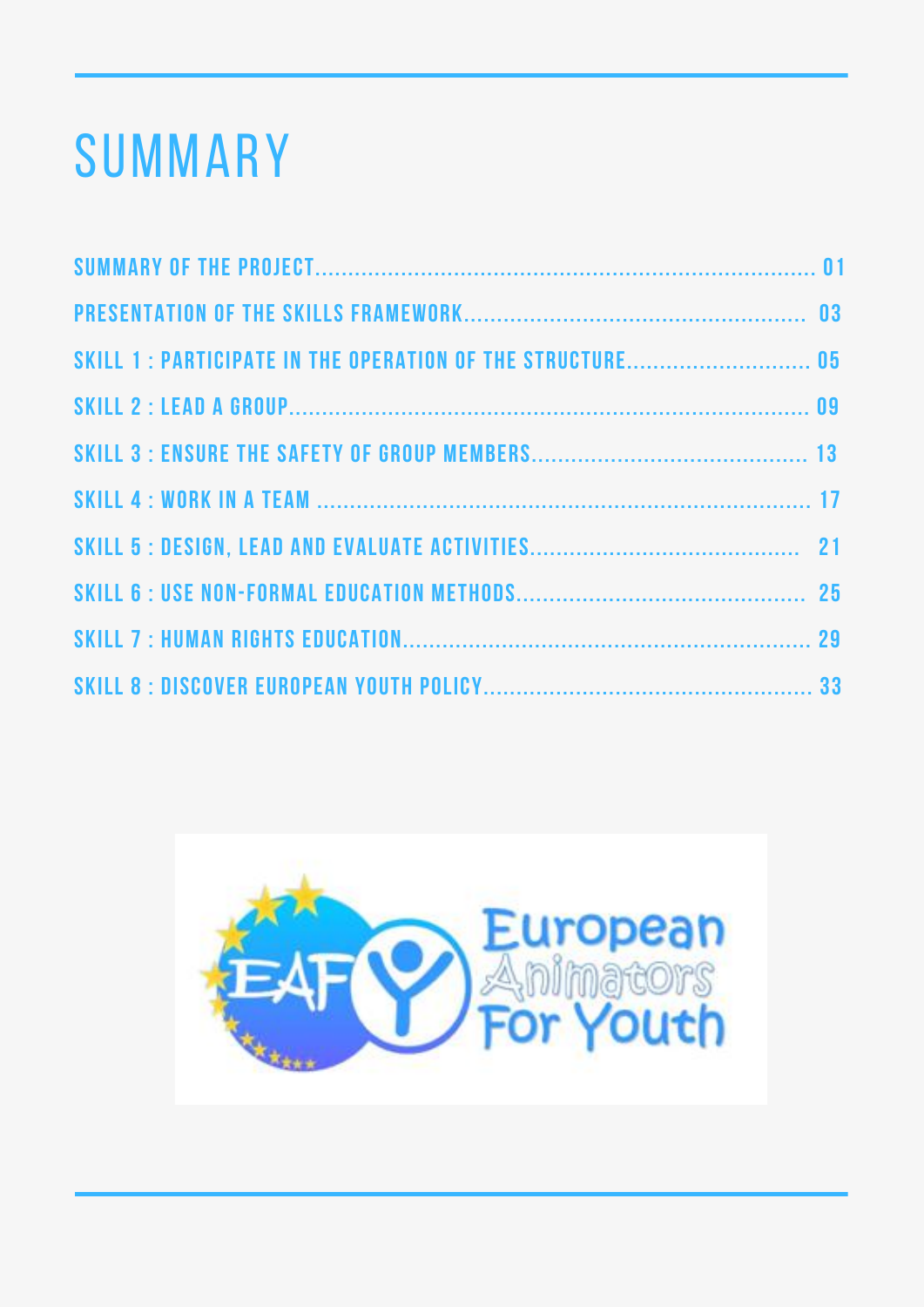### SUMMARY OF THE PROJECT

The European Animators For Youth (EAFY) project aims to enhance the knowledge, skills and competences of youth workers at European level.

Funded by the European Union's Erasmus + programme, the project is led by French, Belgian, German and Italian partners.

According to the European policy of recognition of competences, there is no harmonisation between EU countries in this field and youth workers from one country are not qualified according to the rules of the other Member States. Moreover, this lack of harmonisation does not favour the mobility of youth workers at European level.

For this reason, the project aims to provide a European programme for European youth workers suitable for all EU countries. It aims to design and deliver an online training course at European level, including the fundamentals to be acquired (knowledge, skills and competences, according to Cedefop terminology), as well as transversal and personal competences essential for the management of youth groups.

At the end of the project, a brand new European qualification framework will be in place, allowing all countries to implement it in their national competence framework.

The European Animators for Youth project will then develop a modular training course in which the learning objectives will be defined to meet the requirements of the different national qualifications. The training objects will be designed to support the development of the necessary fundamentals, and the learners will be assessed according to the European tools (European Qualification Framework - EQF) and will receive a certificate issued and signed by the consortium partners.

The assessment methodology will be based on practical experiences, such as group workshops, case studies and personal presentations. Training will be carried out online and locally for practical activities.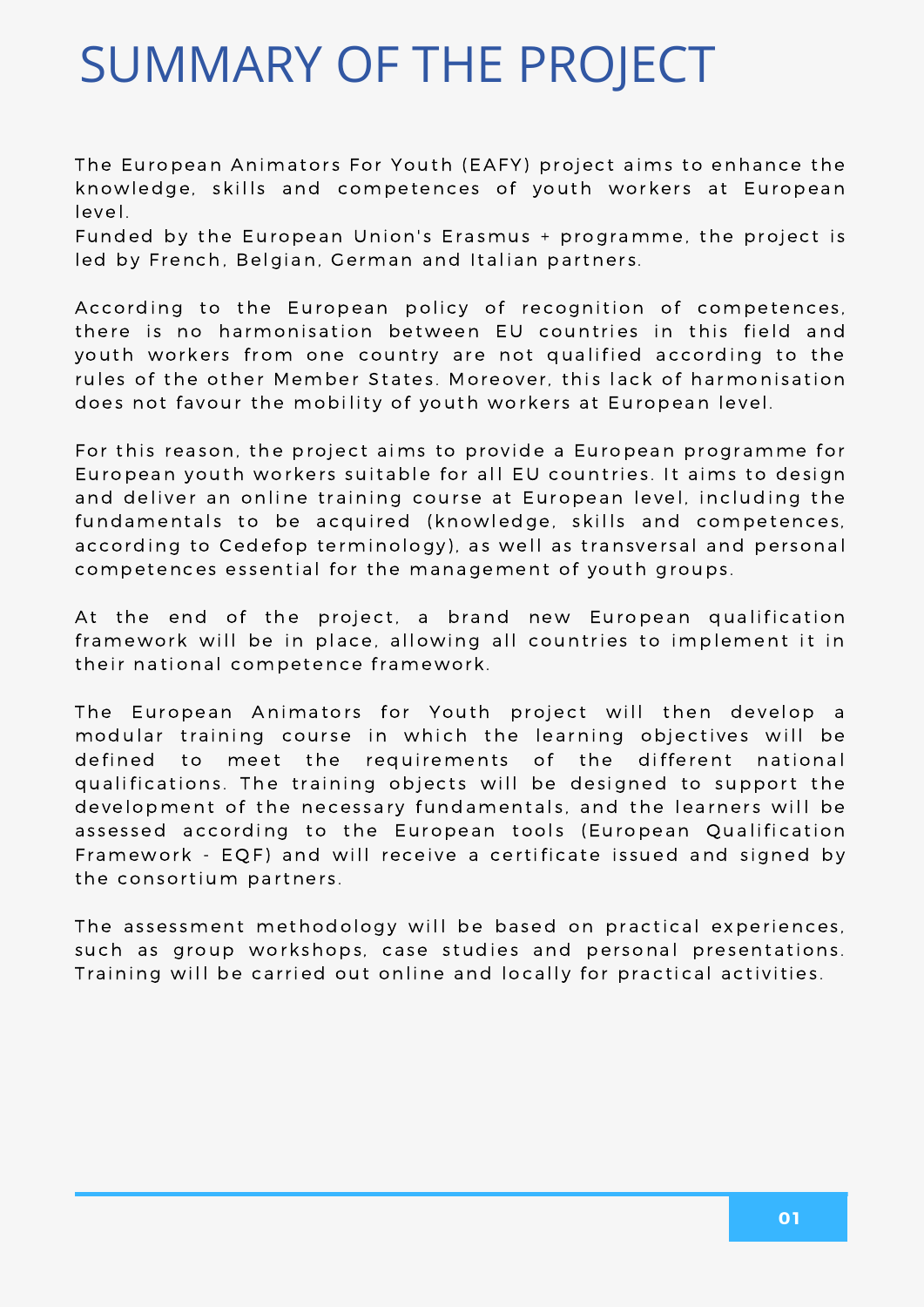### MAIN EXPECTED RESULTS

- C reation of a core curriculum of common competences required by most countries to lead a group of young people.
- Creation of a new European qualification/certification framework to be a European Youth Worker.
- Creation of an online training course to become a European Youth Worker.

### TARGET AUDIENCES

- Professional and volunteer facilitators.
- Private and public actors involved in the field of youth work and non-formal education (associations, social centres, youth centres, training organisations, municipalities....).
- People who wish to become European youth workers.
- Anyone interested in the subject.



This work is licensed under the terms of the Creative Commons Attribution-Noncommercial-No Derivative Works 4.0 International (CCBY-NC- ND 4.0) License.

http: //creativecommons.org/licenses/by-nc-nd/4.0/

#### **Legal notices:**

This project has been funded with support from the European Commission. This communication reflects the views only of the author, and the Commission cannot be held responsible for any use which may be made of the information contained therein. Erasmus Plus Agreement N°2018-3-EN02-KA205-015158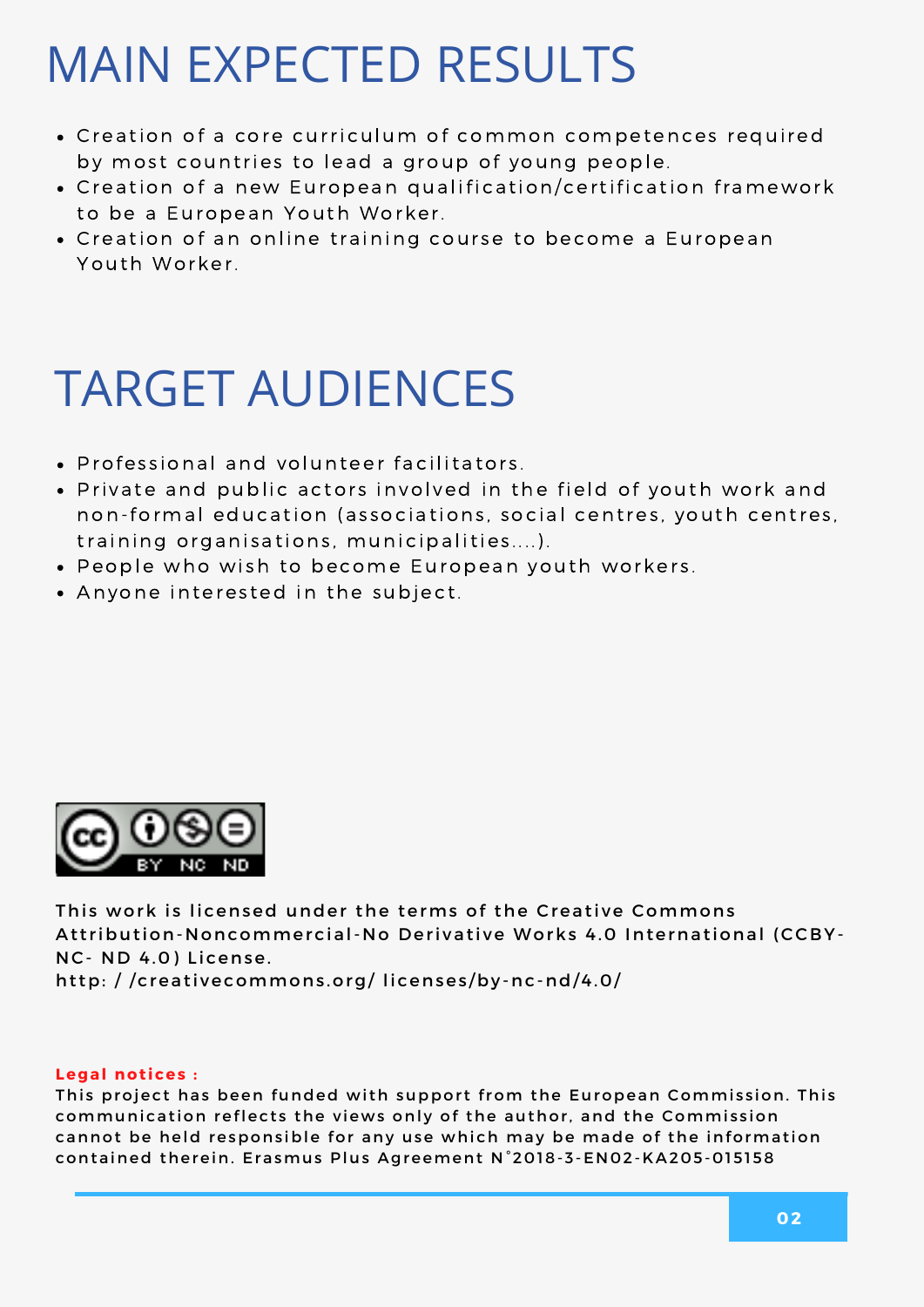### PRESENTATION OF THE SKILLS FRAMEWORK

One of the outcomes of the EAFY (European Animator for Youth) project is the construction of a competence framework and its translation into training modules in order to promote the harmonisation of training and the development of competences among youth workers.

It is also a question of developing a common framework at European level, as there appears to be a great diversity of training courses dedicated to the supervision of youth groups. Indeed, to find out more, see our guide presenting the basic curriculum grouping together the common skills required by most countries to lead a group of young people.

The proposed reference framework is based on the European Qualifications Framework, which is broken down into 8 main competences, the first being the beginner level, and the last the advanced level.

These competences are expressed in terms of knowledge, skills and autonomy and responsibility.

Within the framework of the EAFY project, our reference framework includes the first 4 levels of competences of the European framework. This corresponds to a baccalaureate to bac +1 level. (high school degree + 1 year).

For the description of competences, we use the acronym "KSC" for "Knowledge, Skills and Competences" existing in the national frameworks and in the European Qualifications Framework.

The construction of the reference framework was based on analytical studies carried out in each European country. The aim was to list the competences expected in the different diplomas (professional and voluntary) dedicated to youth work.

Secondly, we have kept all the competences common to European countries, all the while adding what we consider indispensable to master in order to assume the functions of a European youth worker.

Thus, we have selected 8 blocks of key competences which constitute the fundamentals of our training.

Each of the competences is divided into 4 levels in accordance with the European Qualifications Framework.

The purpose of the reference framework is to lay the foundations of a common framework with a European dimension in order to harmonise training and thus professional practices in each of the Member States of the European Union.

This common framework will enable all youth workers to acquire the fundamentals for working internationally with young people, particularly in the context of the Erasmus+ programme.

The aim of this document is to become a European reference model in the EU countries.

It is based on the learning outcomes of the competences "at the end of the training session, the learner is able to".

The detailed presentation of the standard is given below.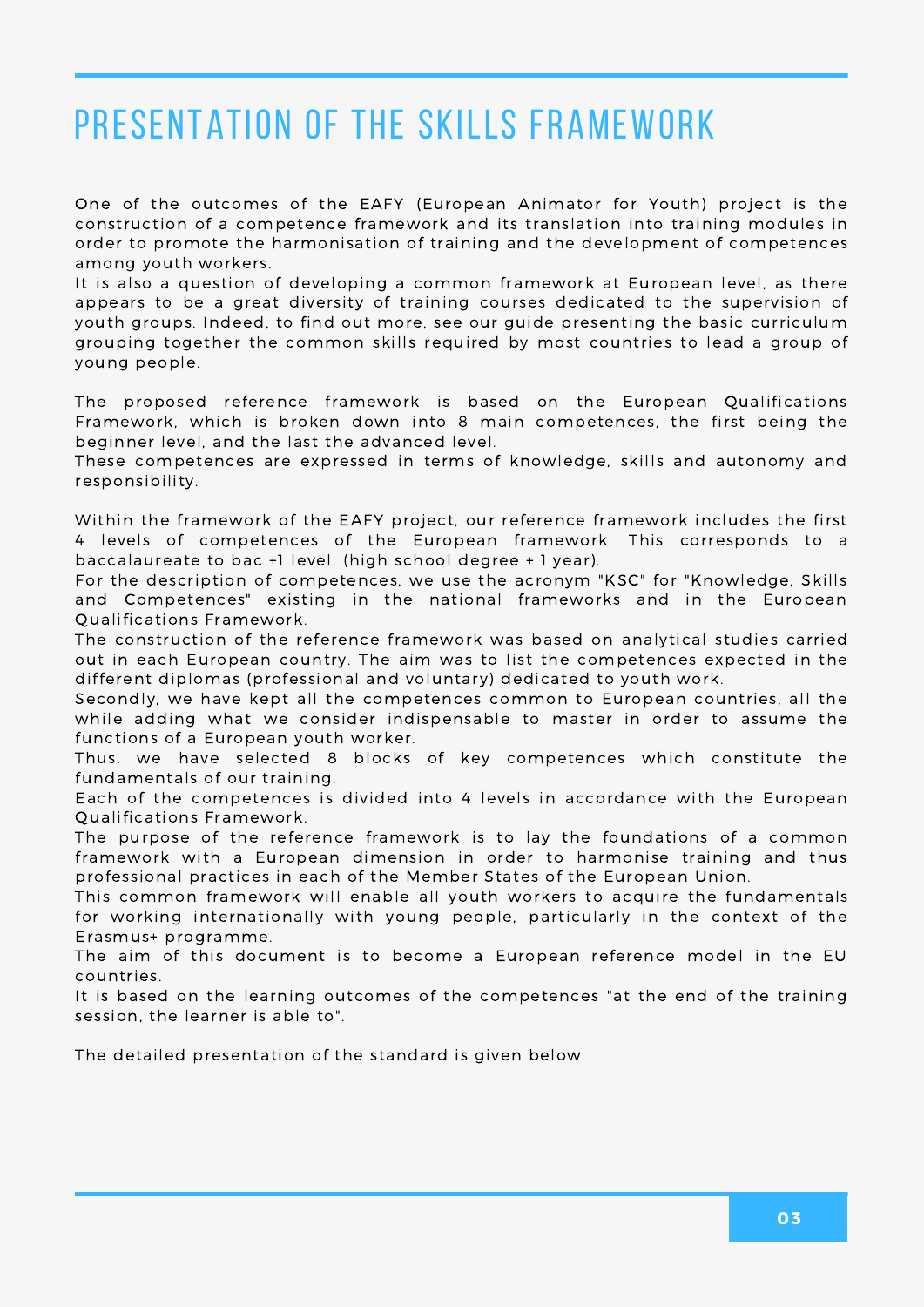Below you will find a summary of our competency framework:

#### **1-Participate in the operation of the structure**

- 1.1 Situate oneself in one's structure and environment
- 1.2 Contribute to the structure's project
- 1.3 Communicate within and for the organisation
- 1.4. Prepare a project and its evaluation

#### **2 - Lead a group**

- 2.1. Take into account the characteristics of the audience
- 2.2. Take into account the resources and constraints of the environment
- 2.3. Adapt communication to different audiences
- 2.4. Have an inclusive educational posture

#### **3 - Ensure the safety of group members**

- 3.1 Know the physical, moral and emotional safety needs of participants
- 3.2 Know the legislation and its responsibilities (civil, criminal and administrative)
- 3.3. Anticipate and prevent risks
- 3.4. Act in case of an emergency/incident

#### **4 - Work in a team**

- 4.1 Identify how a team operates
- 4.2. Be part of a team
- 4.3. Make proposals and take into account the opinions of team members
- 4.4. Lead and develop teamwork.

#### **5 - Design, lead and evaluate activities**

- 5.1. Define educational objectives
- 5.2. Plan the implementation of an activity
- 5.3. Lead an activity
- 5.4. Evaluate an activity

#### **6 - Use non-formal education methods**

- 6.1. Know the basic principles of non-formal education
- 6.2. Use different tools and techniques that promote participation, exchange of ideas and collaboration
- 6.3. Use play and experience to support understanding
- 6.4. Analyse difficulties in the field and consider solutions

#### **7 - Human Rights Education**

- 7.1. Understand human rights and their evolution
- 7.2. Know the different approaches to human rights education
- 7.3. Be familiar with international human rights instruments

7.4. Act for human rights

#### **8 - Discover European youth policy**

- 8.1. Know the main stages of youth Europe
- 8.2. Understand the European Youth Strategy
- 8.3. Implement the European Youth Strategy
- 8.4. Initiate a structured dialogue process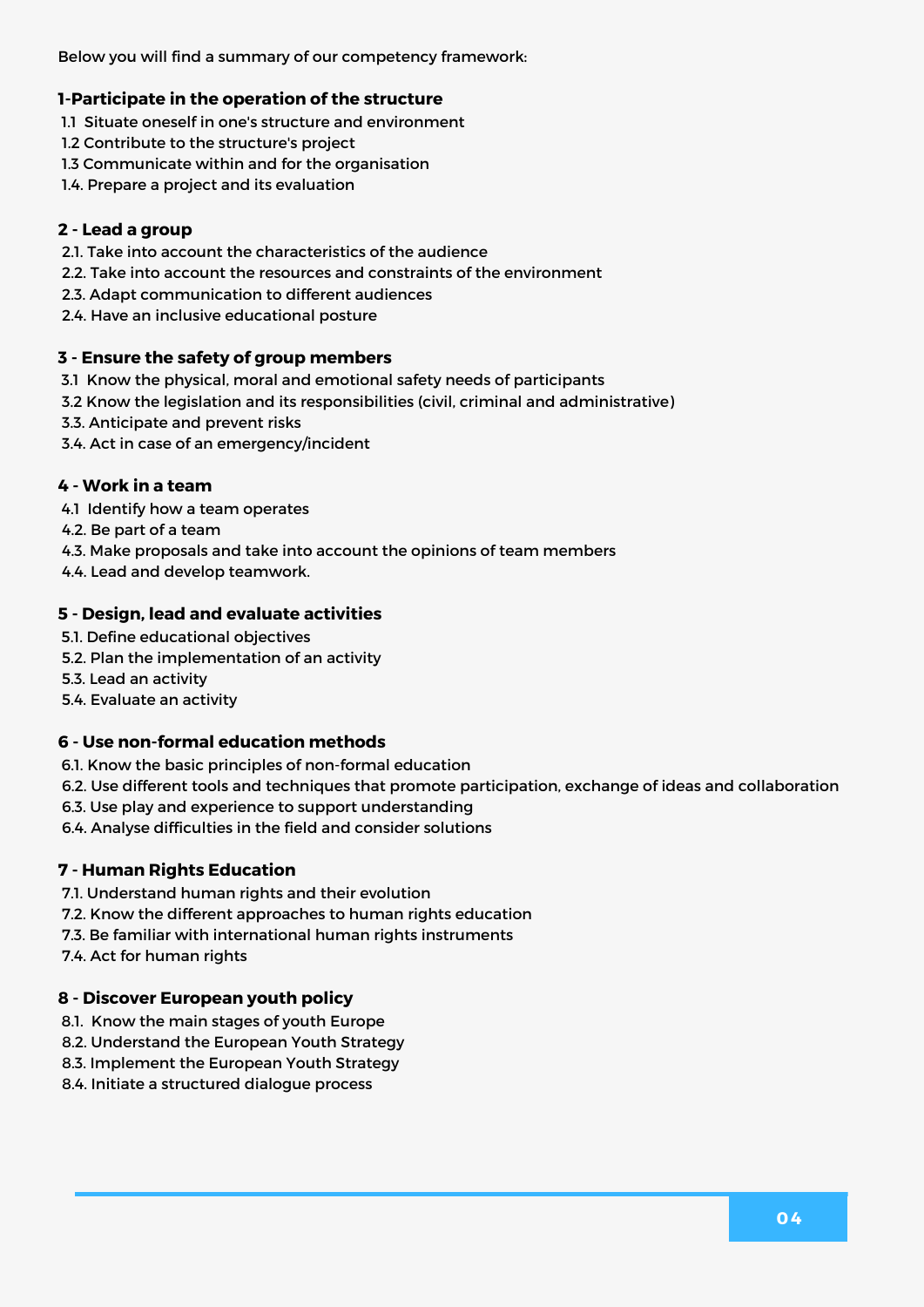#### 1.1 SITUATE ONESELF IN ONE'S STRUCTURE AND ENVIRONMENT

| <b>EQF-level¤</b> | Knowledge¤                                                                                          | Skills/know-how¤                                                                                                                            | Autonomy-and-<br>responsibility¤                                                                                                                                                  |
|-------------------|-----------------------------------------------------------------------------------------------------|---------------------------------------------------------------------------------------------------------------------------------------------|-----------------------------------------------------------------------------------------------------------------------------------------------------------------------------------|
| EQF-Level-1¤      | Know-the-legal-status-of-<br>your-organisation-and-<br>its-values-(ethics-and-<br>deontology)¤      | Respect-the-hierarchy-<br>of-actors-and-act-<br>accordingly.¶<br>Respect-the-values-and-<br>procedures-established-<br>by-the-organisation¤ | Understand-the-<br>importance-of-legal-<br>status·in·the·<br>management.of.the.<br>structure¶<br>Promote-the-values-of-<br>the organisation ¤                                     |
| EQF-Level-2¤      | Identify-the-actors-in-<br>your-organisation, -their-<br>actions and their role¶<br>Д               | Construct.an.<br>organisation-chart-of-<br>the structured                                                                                   | Articulating.one's.<br>practice with the<br>places and functions.<br>of the different actors.¤                                                                                    |
| EQF-Level-3¤      | Identify-his/her-place,-<br>level-of-autonomy-and-<br>scope-of-responsibility-<br>in-the-structure¤ | To.situate.oneself.in.<br>one's-role-and-function-<br>as a facilitator.<br>Й                                                                | Articulating·<br>interventions-with-<br>team-members¤                                                                                                                             |
| EQF-level-4¤      | Identify-the-actors-in-<br>your-professional-<br>environment, their<br>actions and their role¶<br>Й | Adapting-its-<br>educational action to<br>the specificities of the<br>territory¤                                                            | Understand-the-<br>importance-of-<br>territorial-networking-<br>and-its-impact-on-the-<br>life-of-the-structure-<br>(multi-professional-<br>and·multi-disciplinary·<br>teamwork)¤ |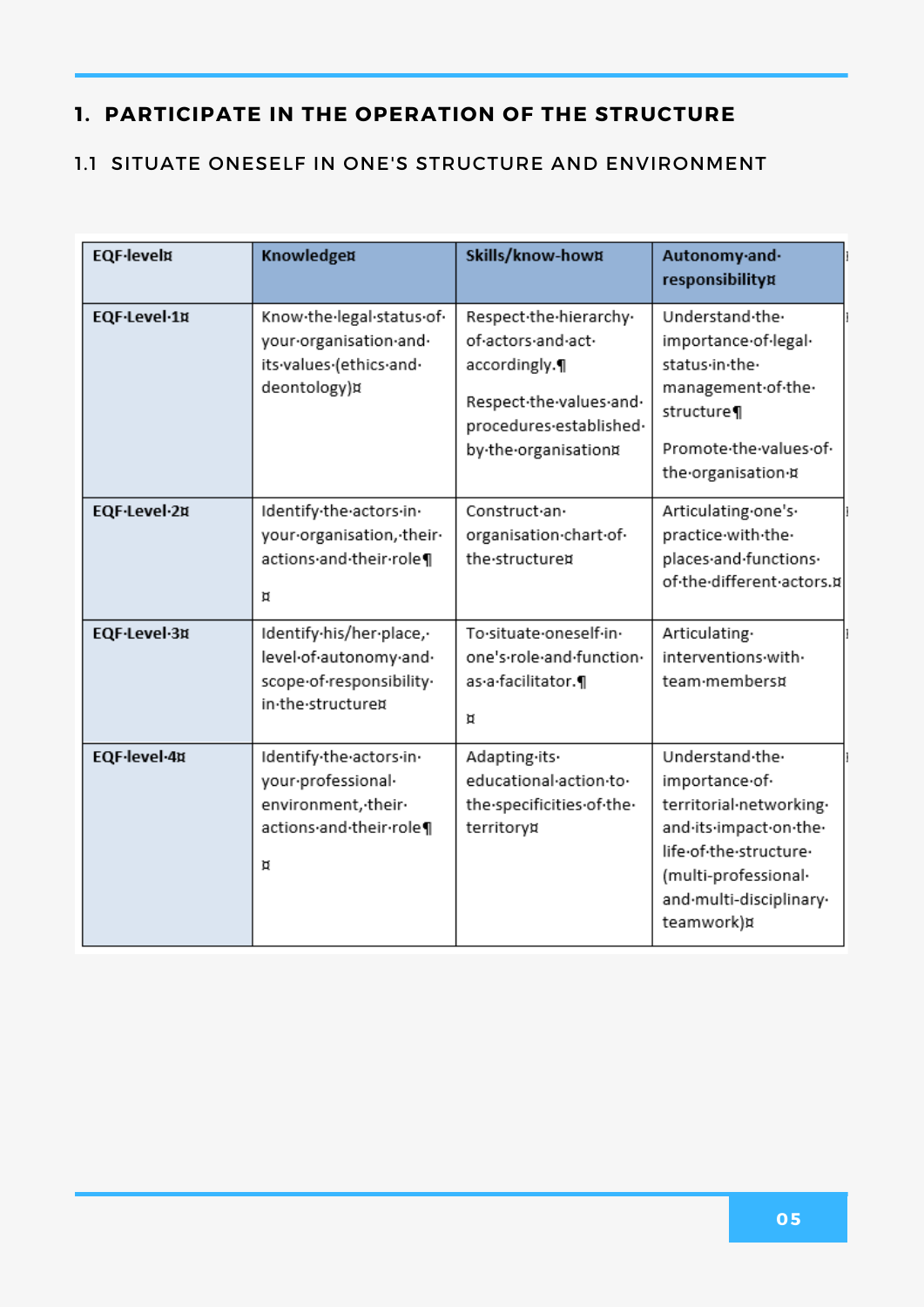#### 1.2. CONTRIBUTE TO THE STRUCTURE'S PROJECT

| <b>EQF</b> level   | Knowledge                                                                                             | Skills/know-how                                                       | Autonomy and<br>responsibility                                                                                                                                                      |
|--------------------|-------------------------------------------------------------------------------------------------------|-----------------------------------------------------------------------|-------------------------------------------------------------------------------------------------------------------------------------------------------------------------------------|
| <b>EQF Level 1</b> | To know the different<br>types of projects in the<br>structure, their aims and<br>their articulation. | Differentiate and<br>articulate the different<br>projects.            | Understand the<br>importance of the<br>pyramid approach to<br>projects in the<br>education system.<br>Understand the issues,<br>aims, objectives and<br>constraints of a<br>project |
| EQF Level 2        | Know the fundamentals<br>of project methodology                                                       | Participate in the<br>development of<br>projects                      | Share and transmit<br>knowledge and<br>experience                                                                                                                                   |
| <b>EQF Level 3</b> | List the criteria and<br>indicators proposed by<br>the team to evaluate a<br>project                  | Build dashboards to<br>ensure project<br>evaluation and<br>monitoring | . Share with the team<br>and readjust if<br>necessary                                                                                                                               |
| EQF level 4        | Identify criteria for the<br>feasibility and relevance<br>of projects to identified<br>needs          | Analyse the results and<br>share them with the<br>team.               | To be a force of<br>proposal<br>Arguing for your<br>choices                                                                                                                         |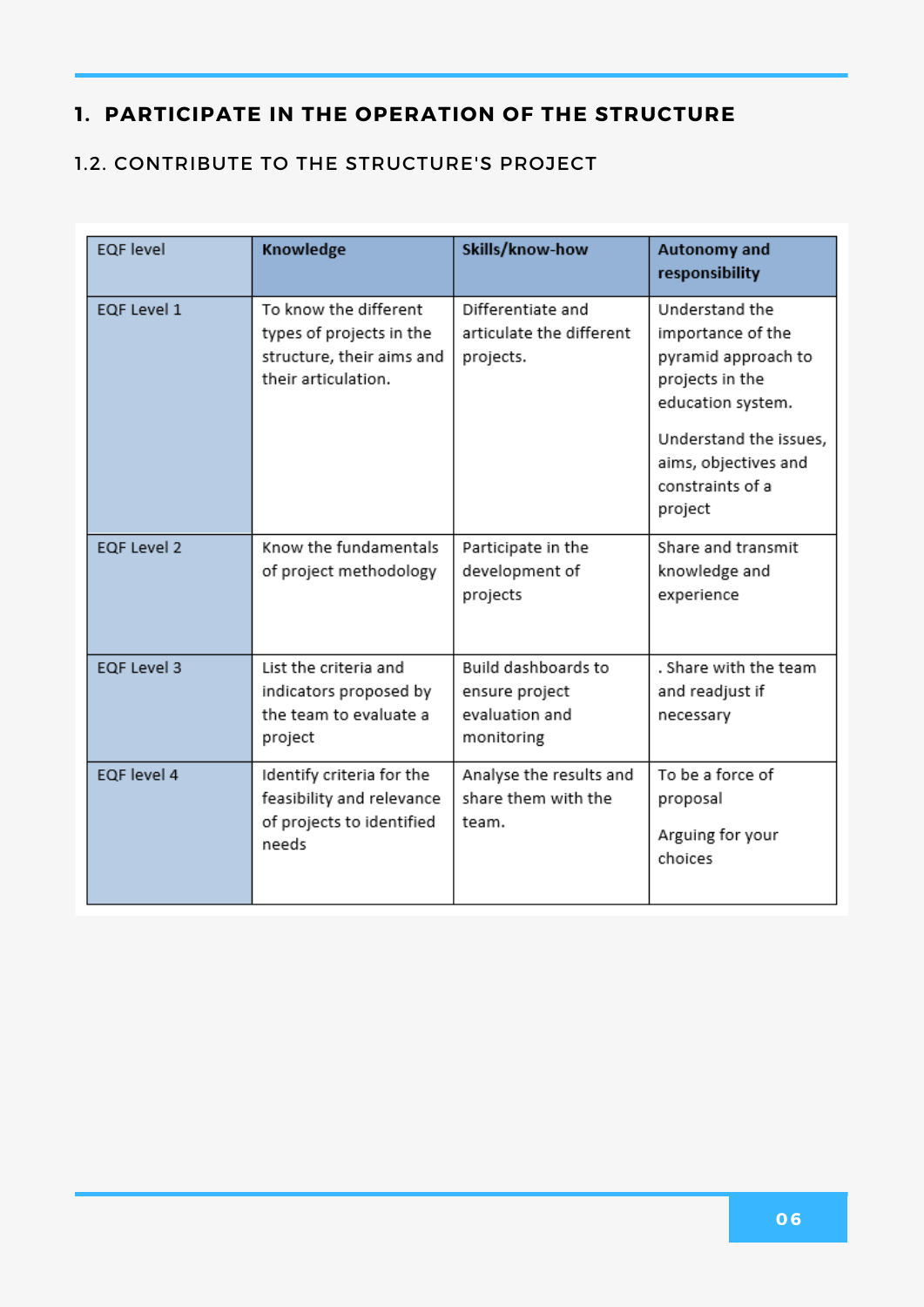#### 1.3. COMMUNICATE WITHIN AND FOR THE ORGANISATION

| <b>EQF</b> level   | Knowledge                                                                               | Skills/know-how                                                                                  | Autonomy and<br>responsibility                                                                                                    |
|--------------------|-----------------------------------------------------------------------------------------|--------------------------------------------------------------------------------------------------|-----------------------------------------------------------------------------------------------------------------------------------|
| EQF Level 1        | Identify the different<br>types of communication<br>within your organisation            | Sort the types of<br>communication<br>according to objectives<br>and recipients                  | Identify the<br>advantages and<br>disadvantages of each<br>type of<br>communication                                               |
| <b>EQF Level 2</b> | Identify the different<br>communication tools<br>and media used in your<br>organisation | Sorting materials and<br>tools according to<br>objectives and<br>recipients                      | Understand the<br>importance of<br>developing materials<br>and content adapted<br>to the target<br>audience.                      |
| EQF Level 3        | Understanding the<br>importance of<br>communication                                     | Use, test various and<br>adapted<br>communication tools<br>(verbal, non-verbal;<br>digital, etc) | Analyse the results<br>and impacts of the<br>choice of tool, taking<br>into account the<br>objectives and the<br>target audience. |
| EQF level 4        | Know the steps of a<br>successful<br>communication strategy                             | Propose and implement<br>a communication<br>strategy for your<br>organisation                    | Understand how to<br>define a<br>communication<br>strategy                                                                        |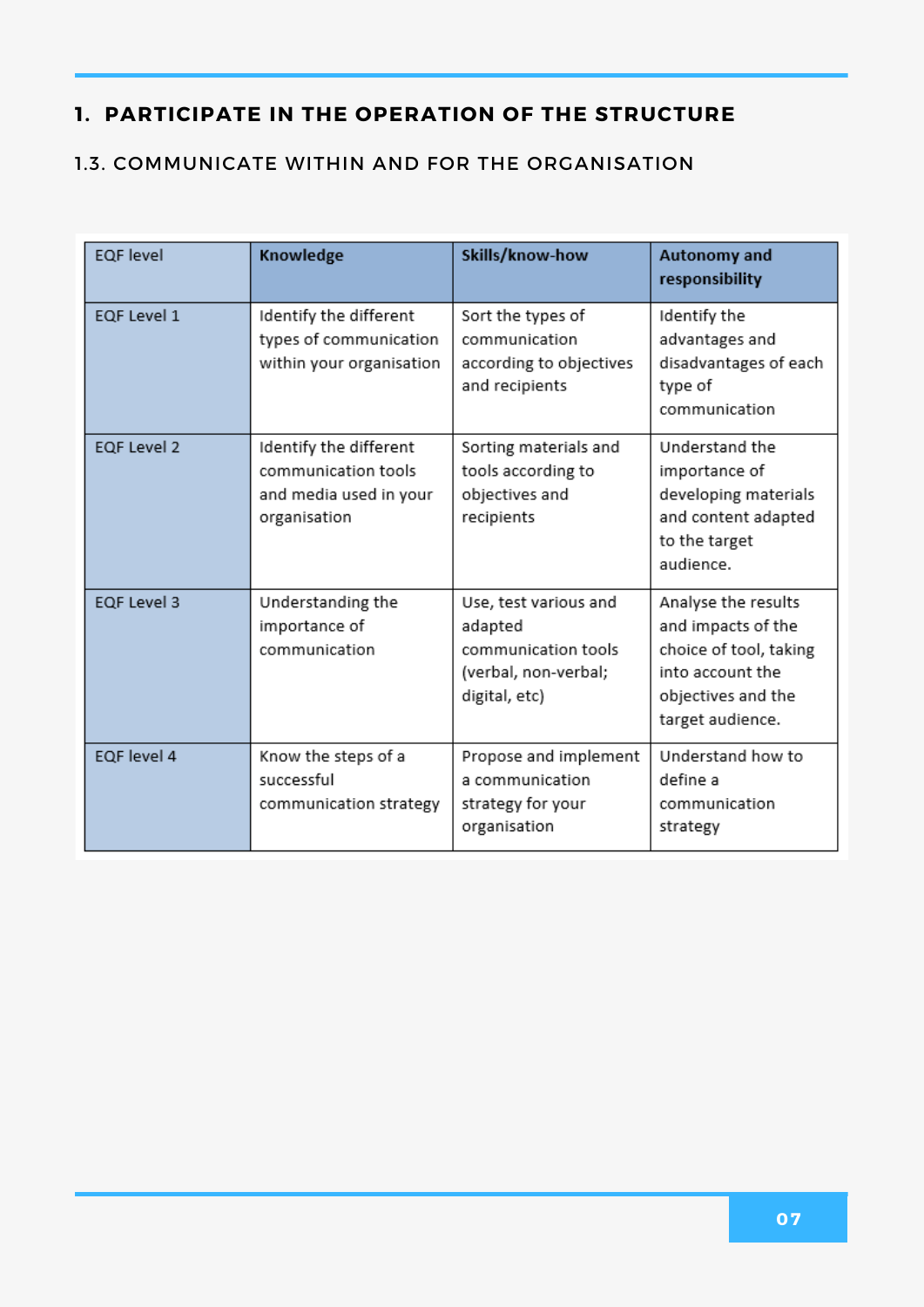#### 1.4. PREPARE A PROJECT AND ITS EVALUATION

| <b>EQF</b> level   | Knowledge                                                                                                                                                            | Skills/know-how                                                                          | Autonomy and<br>responsibility                                                                                                                                                |
|--------------------|----------------------------------------------------------------------------------------------------------------------------------------------------------------------|------------------------------------------------------------------------------------------|-------------------------------------------------------------------------------------------------------------------------------------------------------------------------------|
| EQF Level 1        | Define the objectives of<br>the project                                                                                                                              | Identify the needs of<br>the target audience                                             | To place its action<br>within the framework<br>of the structure's<br>orientations and<br>values                                                                               |
| <b>EQF Level 2</b> | Propose educational<br>approaches adapted to<br>the objectives and<br>audiences                                                                                      | Organise the<br>implementation of<br>participatory<br>approaches.                        | Describe the validation<br>process of his/her<br>project. Argue for<br>his/her pedagogical<br>choices                                                                         |
| <b>EQF Level 3</b> | Define the means<br>necessary for the<br>implementation of the<br>project<br>Knowing activities in<br>different fields: sport,<br>culture, science and<br>technology | Drawing up a<br>provisional budget<br>Choose your activities                             | Putting the project in a<br>regulatory and<br>financial framework<br>Check the coherence<br>between the<br>objectives, the target<br>audience and the<br>proposed activities. |
| EQF level 4        | Differentiate between<br>evaluation methods<br>according to their<br>purpose                                                                                         | Participate in the<br>evaluation of its action<br>by creating criteria and<br>indicators | Critically analysing<br>one's action and<br>readjusting one's<br>intervention methods<br>according to the needs<br>and results of the<br>evaluation                           |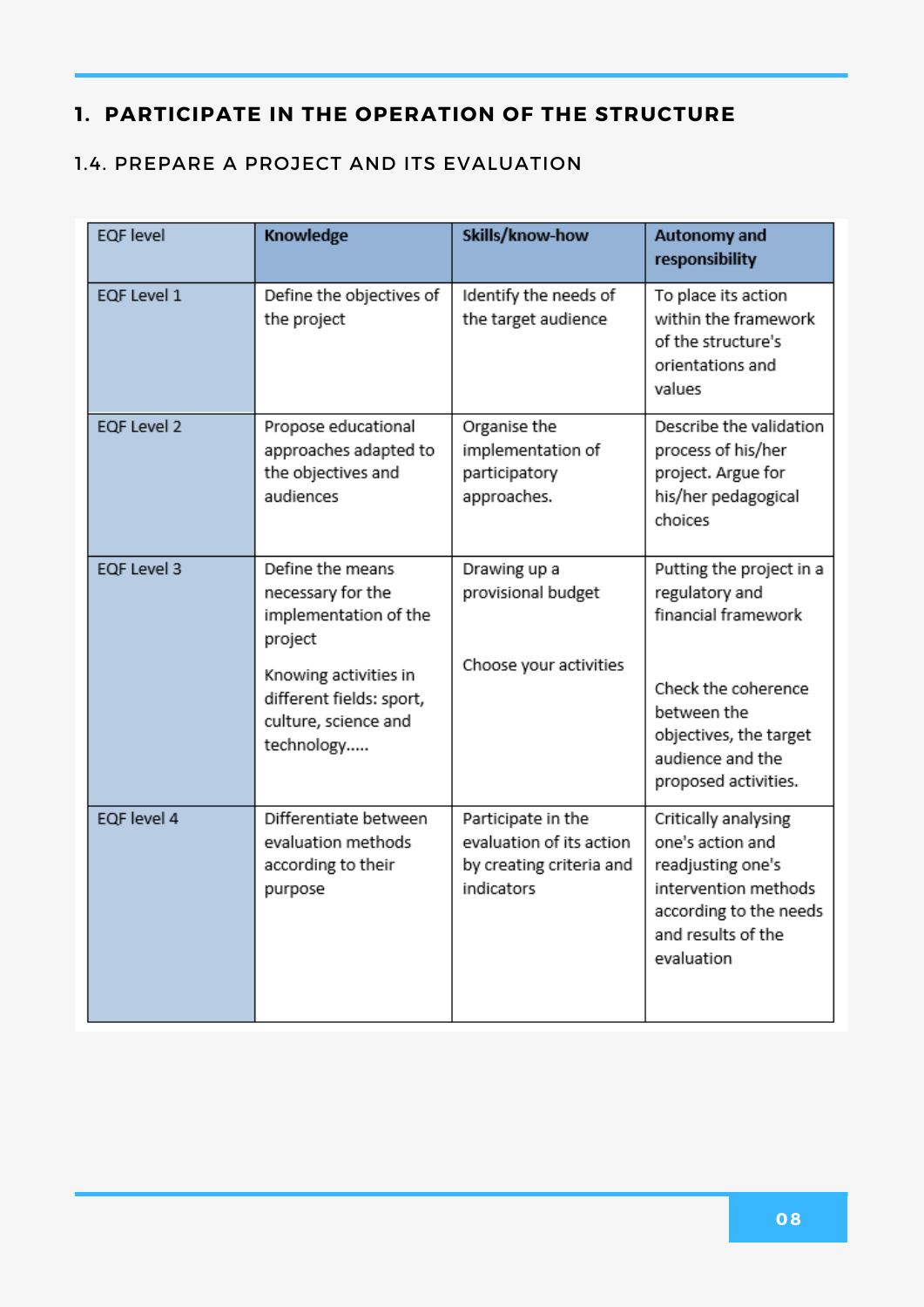#### 2.1. TAKE INTO ACCOUNT THE CHARACTERISTICS OF THE AUDIENCE

| <b>EQF</b> level   | Knowledge                                                                                              |                                                             | Skills / know-how                                                                                             |                                                                                                                  | Autonomy and<br>responsibility                                                                            |
|--------------------|--------------------------------------------------------------------------------------------------------|-------------------------------------------------------------|---------------------------------------------------------------------------------------------------------------|------------------------------------------------------------------------------------------------------------------|-----------------------------------------------------------------------------------------------------------|
| <b>EQF Level 1</b> | Identify and<br>describe the<br>fundamentals<br>of adolescent<br>and young<br>adult<br>development     | Know the<br>social and<br>cultural<br>codes of<br>the group | To observe<br>the impact of<br>these<br>fundamentals<br>on the<br>individual and<br>the group                 | To<br>observe<br>the<br>impact of<br>social and<br>cultural<br>codes on<br>the<br>individual<br>and the<br>group | Know how to use<br>basic knowledge<br>and previous<br>experience                                          |
| <b>EQF Level 2</b> | Identify and list the<br>similarities and differences<br>between able-bodied and<br>disabled people    |                                                             | To take charge of the<br>public, taking into account<br>their characteristics                                 |                                                                                                                  | To take into<br>account the<br>characteristics of<br>the public in order<br>to carry out its<br>action    |
| <b>EQF Level 3</b> | Explain the implications of<br>these characteristics for<br>educational objectives and<br>intervention |                                                             | Adapting to the situation,<br>to hazards, to unforeseen<br>events and to different<br>audiences and contexts. |                                                                                                                  | To master the<br>knowledge of the<br>public and its<br>consequences on<br>the educational<br>intervention |
| <b>EQF</b> level 4 | Analyse the impact of these<br>characteristics on the needs<br>and expectations of the<br>public       |                                                             | Assessing the care of the<br>public according to their<br>needs and expectations                              |                                                                                                                  | To critically analyse<br>one's actions                                                                    |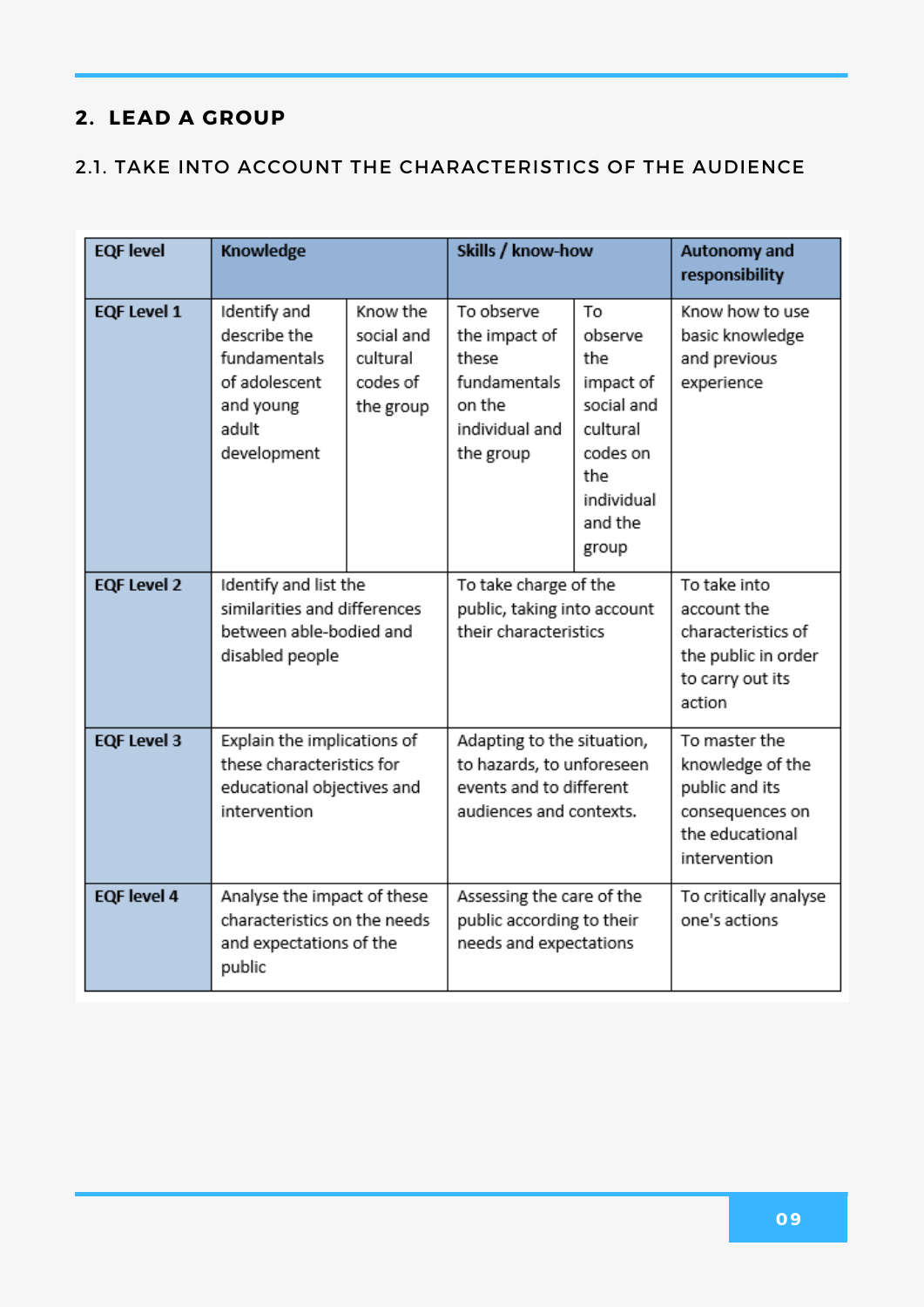#### 2.2. TAKE INTO ACCOUNT THE RESOURCES AND CONSTRAINTS OF THE ENVIRONMENT

| <b>EQF</b> level   | Knowledge                                                                                                                            | Skills / know-how                                                                                                                                                                         | <b>Autonomy and</b><br>responsibility                                                              |
|--------------------|--------------------------------------------------------------------------------------------------------------------------------------|-------------------------------------------------------------------------------------------------------------------------------------------------------------------------------------------|----------------------------------------------------------------------------------------------------|
| EQF Level 1        | Identify the specific<br>characteristics of an<br>environment                                                                        | Use existing<br>information resources<br>(internal and external)                                                                                                                          | Knowing how to<br>observe your<br>environment                                                      |
| EQF Level 2        | Identify and list the<br>resources and<br>constraints of the<br>environment in relation<br>to the audience and the<br>planned action | Take into account the<br>characteristics of the<br>environment in its<br>actions                                                                                                          | Understand that the<br>environment must be<br>taken into account in<br>every educational<br>action |
| <b>EQF Level 3</b> | Determine the<br>objectives and<br>organisational methods<br>of its action in relation<br>to the analysis of the<br>environment      | Promote the public's<br>relationship and<br>interaction with its<br>environment.<br>Designing educational<br>situations that<br>encourage the public to<br>relate to their<br>environment | Master the knowledge<br>of the environment to<br>carry out its action                              |
| EQF level 4        | Analyse the impact of<br>the environment on the<br>action taken                                                                      | Evaluate its action and<br>take its results into<br>account                                                                                                                               | To critically analyse<br>one's actions                                                             |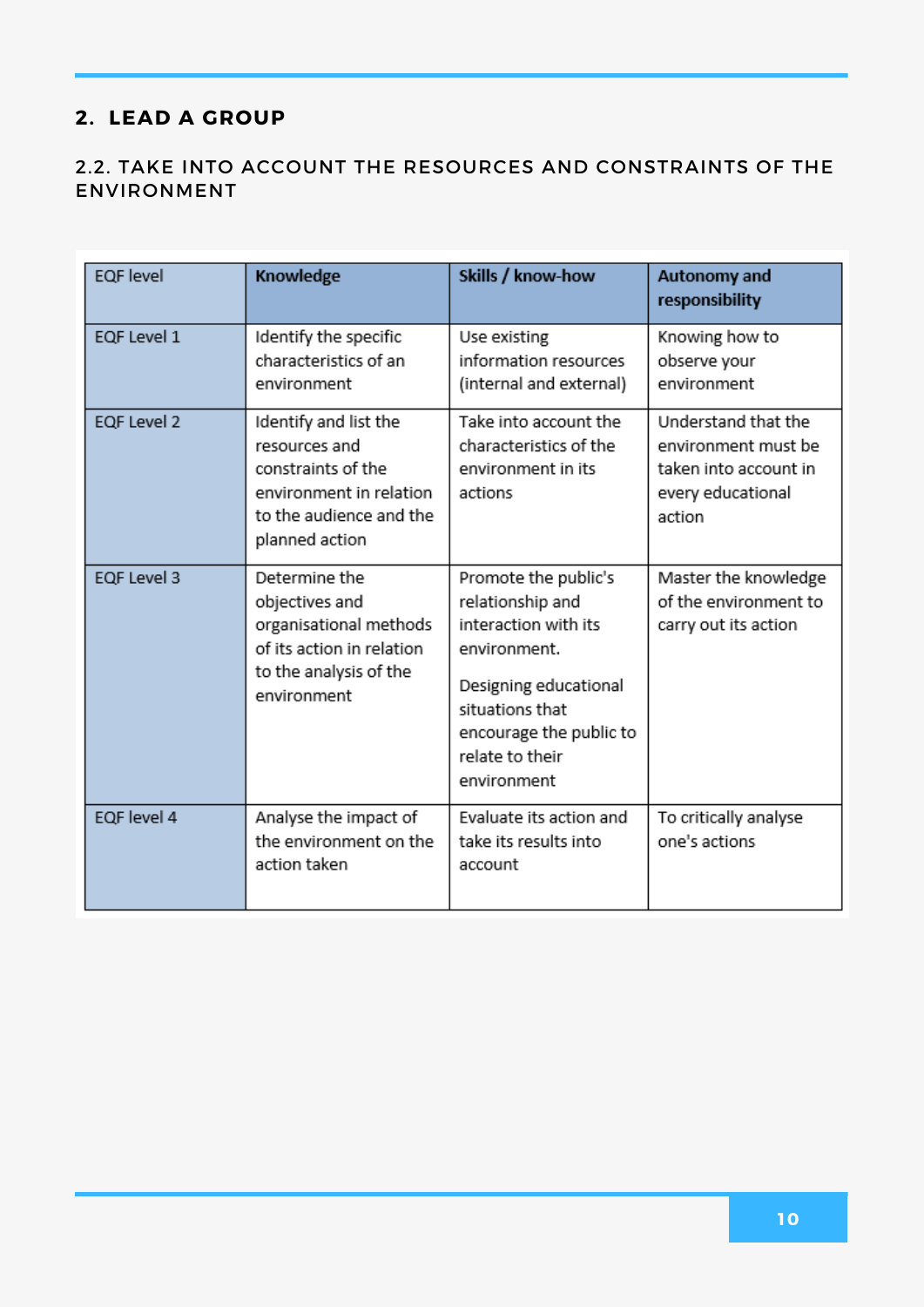#### 2.3. ADAPT COMMUNICATION TO DIFFERENT AUDIENCES

| <b>EQF</b> level | Knowledge                                                            | Skills / know-how                                                                                                    | Autonomy and<br>responsibility                                     |
|------------------|----------------------------------------------------------------------|----------------------------------------------------------------------------------------------------------------------|--------------------------------------------------------------------|
| EQF Level 1      | Know the fundamentals<br>of interpersonal<br>communication           | Distinguish between<br>the different modes of<br>exchange and know<br>how to choose the<br>most appropriate<br>media | Understanding the<br>fundamentals of oral<br>communication         |
| EQF Level 2      | Be aware of your<br>communication style                              | Identify your<br>communication<br>preferences                                                                        | Analyse the effects of<br>stress on your<br>communication style    |
| EQF Level 3      | Distinguish the<br>specificities and needs<br>of different audiences | Understand the<br>motivations of its<br>audiences and analyse<br>needs.                                              | Developing targeted<br>and effective<br>communication              |
| EQF level 4      | Adapting your<br>communication                                       | Learn to rephrase and<br>reframe                                                                                     | Adjust its intervention<br>according to the needs<br>of the public |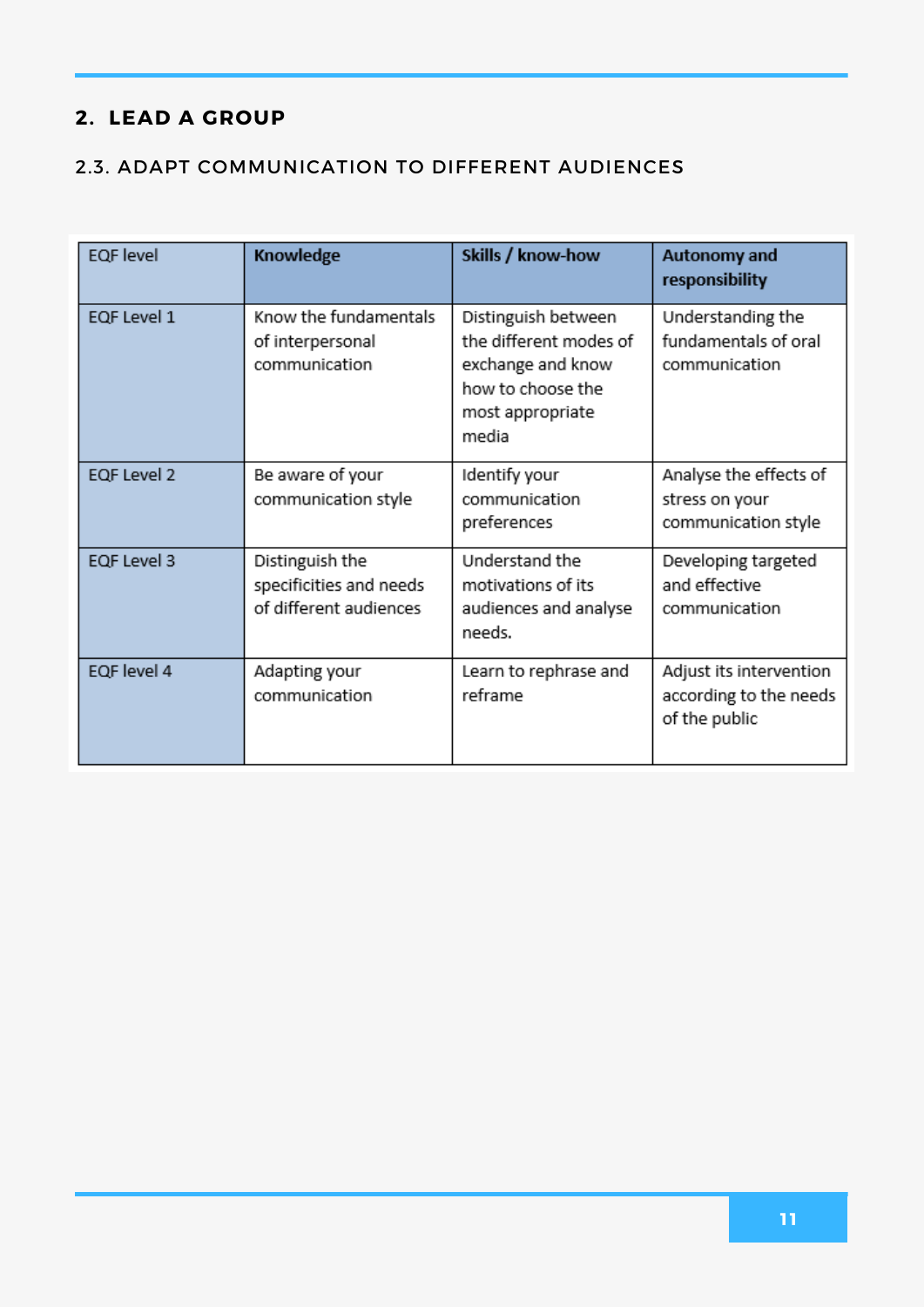#### 2.4. HAVE AN INCLUSIVE EDUCATIONAL POSTURE

| <b>EQF</b> level | Knowledge                                |                                                                | Skills / know-how                                                                           |                                    | <b>Autonomy and</b><br>responsibility                                                                                       |
|------------------|------------------------------------------|----------------------------------------------------------------|---------------------------------------------------------------------------------------------|------------------------------------|-----------------------------------------------------------------------------------------------------------------------------|
| EQF Level 1      | Knowing emotional<br>intelligence        |                                                                | Be aware of<br>your<br>emotions<br>and control<br>them                                      | Pay<br>attention<br>and<br>respect | Show / Have an<br>exemplary attitude:<br>respectful,<br>empathetic and<br>warm                                              |
| EQF Level 2      | Defining<br>inclusion                    | Knowing the<br>techniques<br>that promote<br>group<br>dynamics | Promote the inclusion<br>and expression of all<br>group members                             |                                    | Take into account<br>and value the place<br>of each person in<br>the group                                                  |
| EQF Level 3      | Know the<br>needs of the<br>participants | Know the<br>basics of non-<br>verbal<br>communication          | Adapt interventions<br>according to the state<br>(physical, mental) of<br>the group members |                                    | Readjust<br>intervention<br>according to the<br>state of the group                                                          |
| EQF level 4      | communication                            | Know the basics of non-violent                                 | React to situations of<br>dysfunction, tension and<br>conflict in the group.                |                                    | Analyse the<br>reasons for the<br>problem and<br>resolve it with the<br>stakeholders (and<br>other actors if<br>necessary). |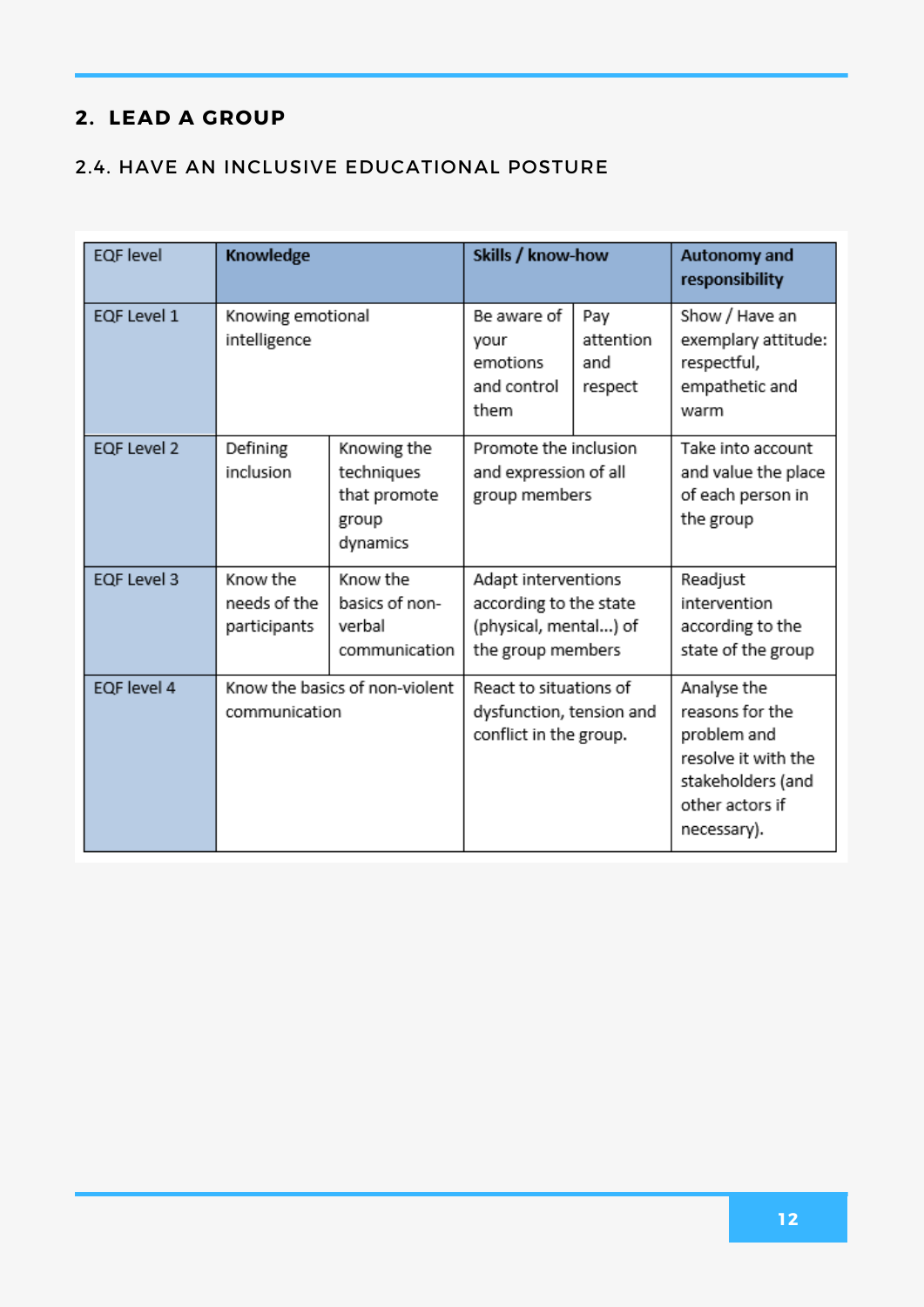#### 3.1. KNOW THE PHYSICAL, MORAL AND EMOTIONAL SAFETY NEEDS OF PARTICIPANTS

|                                                                                              | Knowledge                                                                                             |                                                                                               |                                                                              | Skills/know-how                                                                                                 |                                                                                                            |                                                                                     | Autonomy and responsibility                                                                  |                                                                                                |
|----------------------------------------------------------------------------------------------|-------------------------------------------------------------------------------------------------------|-----------------------------------------------------------------------------------------------|------------------------------------------------------------------------------|-----------------------------------------------------------------------------------------------------------------|------------------------------------------------------------------------------------------------------------|-------------------------------------------------------------------------------------|----------------------------------------------------------------------------------------------|------------------------------------------------------------------------------------------------|
| Physical security                                                                            | Moral security                                                                                        | Emotional<br>security                                                                         | security<br>Physical                                                         | Moral security                                                                                                  | Emotional<br>security                                                                                      | Physical<br>security                                                                | security<br>Moral                                                                            | Emotional<br>security                                                                          |
| consistent with the<br>Choosing suitable<br>venues that are<br>activity                      | Knowing inclusion<br>and group<br>dynamics                                                            | in a situation<br>emotions of<br>participants<br>Identify the<br>the<br>f                     | Doing activities<br>in safe spaces                                           | participant finds his<br>or her place in the<br>Ensure that each<br>same rights and<br>group with the<br>duties | the participants<br>closely the oral<br>expression of<br>and physical<br>To observe                        | Knowing how to<br>environment<br>observe and<br>potential of<br>analyse the<br>your | Building the<br>participants<br>rules of life<br>with the                                    | knowledge and<br>Know how to<br>experience<br>use basic<br>previous                            |
| biological rhythm of<br>the participants<br>Knowing the                                      | traditions and<br>rules, cultural<br>identify laws,<br>social codes                                   | participants<br>to express<br>emotions<br>Allow<br>their                                      | activities to the<br>rhythm of the<br>participants<br>biological<br>Adapting | Enforce laws, rules,<br>cultural traditions<br>and social codes                                                 | empathy and<br>Promoting<br>awareness<br>social                                                            | according to the<br>intervention<br>state of the<br>Readjust<br>dnouß               | cultural and<br>and respect<br>regulatory<br>measures<br>diversity<br>Apply<br>social        | Demonstrate<br>empathy and<br>exemplary<br>attitude<br>have an                                 |
| Explain the basics of<br>health education                                                    | cultural traditions<br>and social codes<br>meaning and<br>regulations,<br>Explain the<br>value of     | emotions and<br>their effects<br>To help the<br>participant<br>recognise<br>learn to<br>their | healthy lifestyle<br>promote a<br>Have and                                   | Promote the values<br>equality/equity,<br>democracy,<br>secularism,<br>freedom of<br>expression<br>of respect,  | emotional self-<br>Developing<br>awareness                                                                 | Be aware of the<br>weight of social<br>inequalities in<br>behaviour<br>health in    | Integrate all<br>social rules,<br>and codes<br>traditions<br>into their<br>activities        | importance of<br>the impact of<br>relationships<br>emotions on<br>daily life and<br>Assess the |
| Use educational tools<br>participants' abilities<br>to make healthy<br>to support<br>choices | Explain why every<br>participant has an<br>human rights of<br>obligation to<br>respect the<br>others. | importance of<br>emotions and<br>relationships<br>their impact<br>Explain the<br>on our       | participants to<br>be actors of<br>Supporting<br>prevention                  | dialogue and active<br>intercultural<br>Promoting<br>citizenship                                                | ability to assert<br>aggression or<br>manipulation<br>participants'<br>themselves<br>To develop<br>without | issues related to<br>Analyse the<br>education<br>health                             | Ensuring and<br>compliance<br>monitoring<br>with rules,<br>traditions<br>and social<br>codes | communication<br>style by being<br>Analyse your<br>assertive                                   |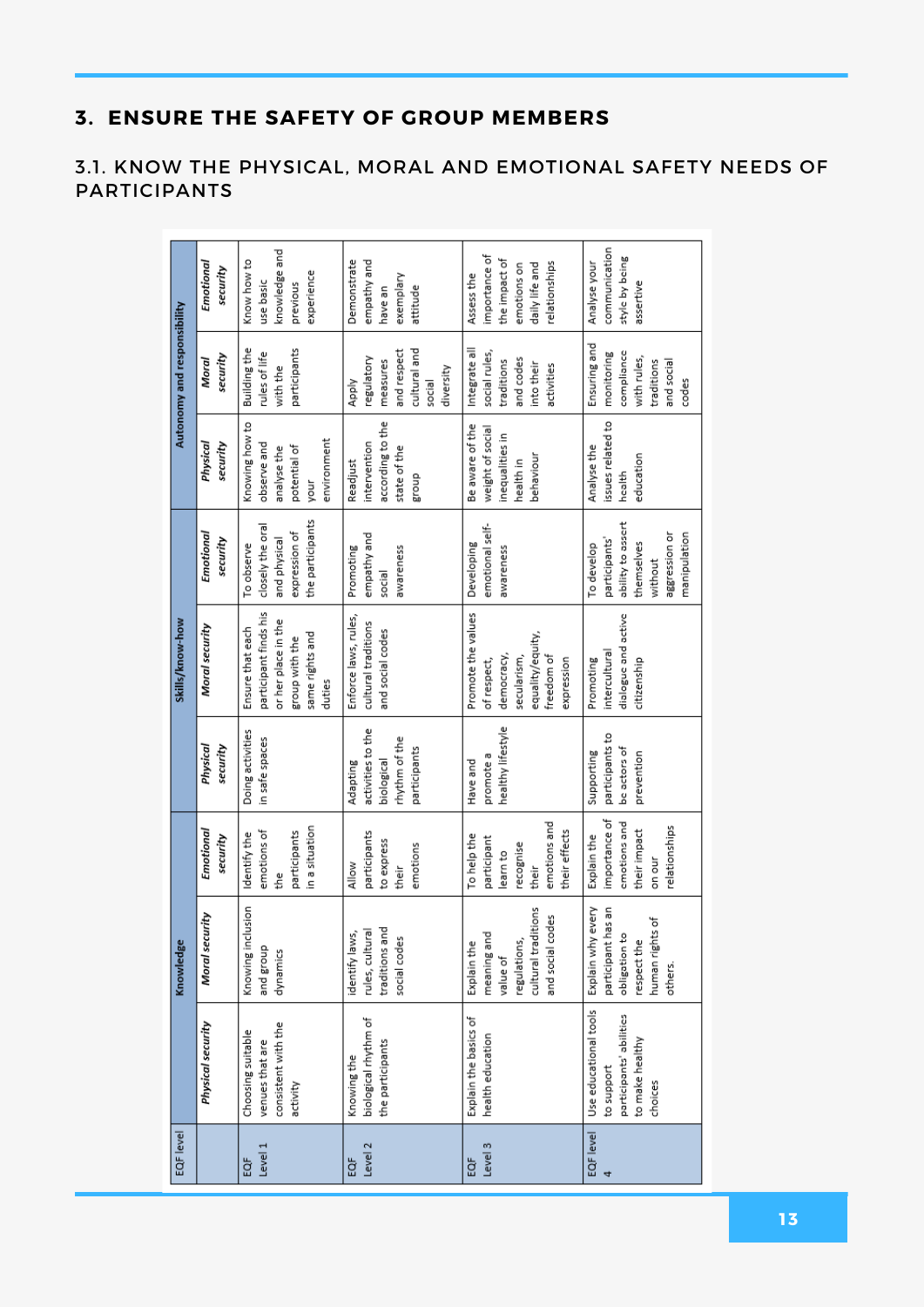#### 3.2. KNOW THE LEGISLATION AND ITS RESPONSIBILITIES (CIVIL, CRIMINAL AND ADMINISTRATIVE)

| <b>EQF</b> level | Knowledge                                                                             | Skills / know-how                                                           | <b>Autonomy and</b><br>responsibility                                                                                 |
|------------------|---------------------------------------------------------------------------------------|-----------------------------------------------------------------------------|-----------------------------------------------------------------------------------------------------------------------|
| EQF Level 1      | Know your various regulatory<br>responsibilities as a<br>facilitator                  | Taking responsibility for<br>your actions                                   | Be responsible for your<br>choices and actions                                                                        |
| EQF Level 2      | Identify the regulatory<br>standards associated with<br>the activities and the public | Knowing how to look for<br>information, understand it<br>and appropriate it | Draw on existing<br>resources (internal and<br>external)                                                              |
| EQF Level 3      | Apply regulatory measures                                                             | Respecting and enforcing<br>regulatory standards                            | Adapting to the situation                                                                                             |
| EQF level 4      | To assess participants'<br>compliance with regulatory<br>standards                    | Responding to non-<br>compliance with regulatory<br>standards               | Analyse the reasons for<br>the problem and resolve it<br>with the stakeholders<br>(and other actors if<br>necessary). |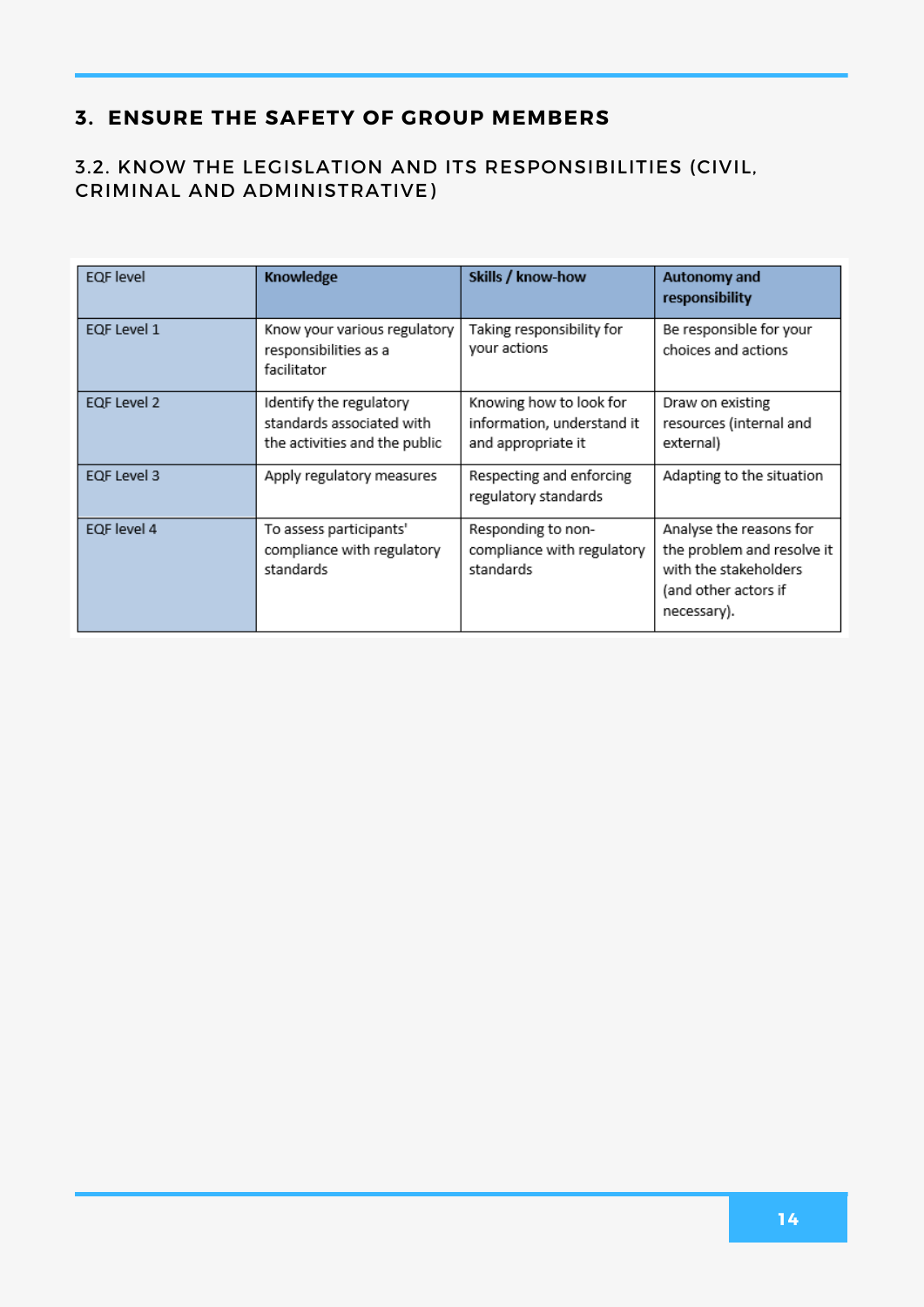#### 3.3. ANTICIPATE AND PREVENT RISKS

| EQF level   | Knowledge                           | Skills / know-how                                                                                                                                                | Autonomy and<br>responsibility                                        |
|-------------|-------------------------------------|------------------------------------------------------------------------------------------------------------------------------------------------------------------|-----------------------------------------------------------------------|
| EQF Level 1 | Identify risks                      | Make as comprehensive a<br>list as possible of all risk<br>events.                                                                                               | Brainstorm in teams to<br>identify all possible<br>hazards            |
| EQF Level 2 | Assessing and prioritising<br>risks | Focus on the most<br>important and likely risks                                                                                                                  | Determine the priority<br>actions to be taken to<br>control the risks |
| EQF Level 3 | Addressing risks                    | Implement preventive and<br>corrective actions.                                                                                                                  | Analyse the results of the<br>actions implemented                     |
| EQF level 4 | Monitoring and controlling<br>risks | Regularly review risks by<br>updating the list of<br>potential threats,<br>reassessing them and<br>ensuring that prevention<br>actions are still<br>appropriate. | Monitor risks throughout<br>the project and as a team                 |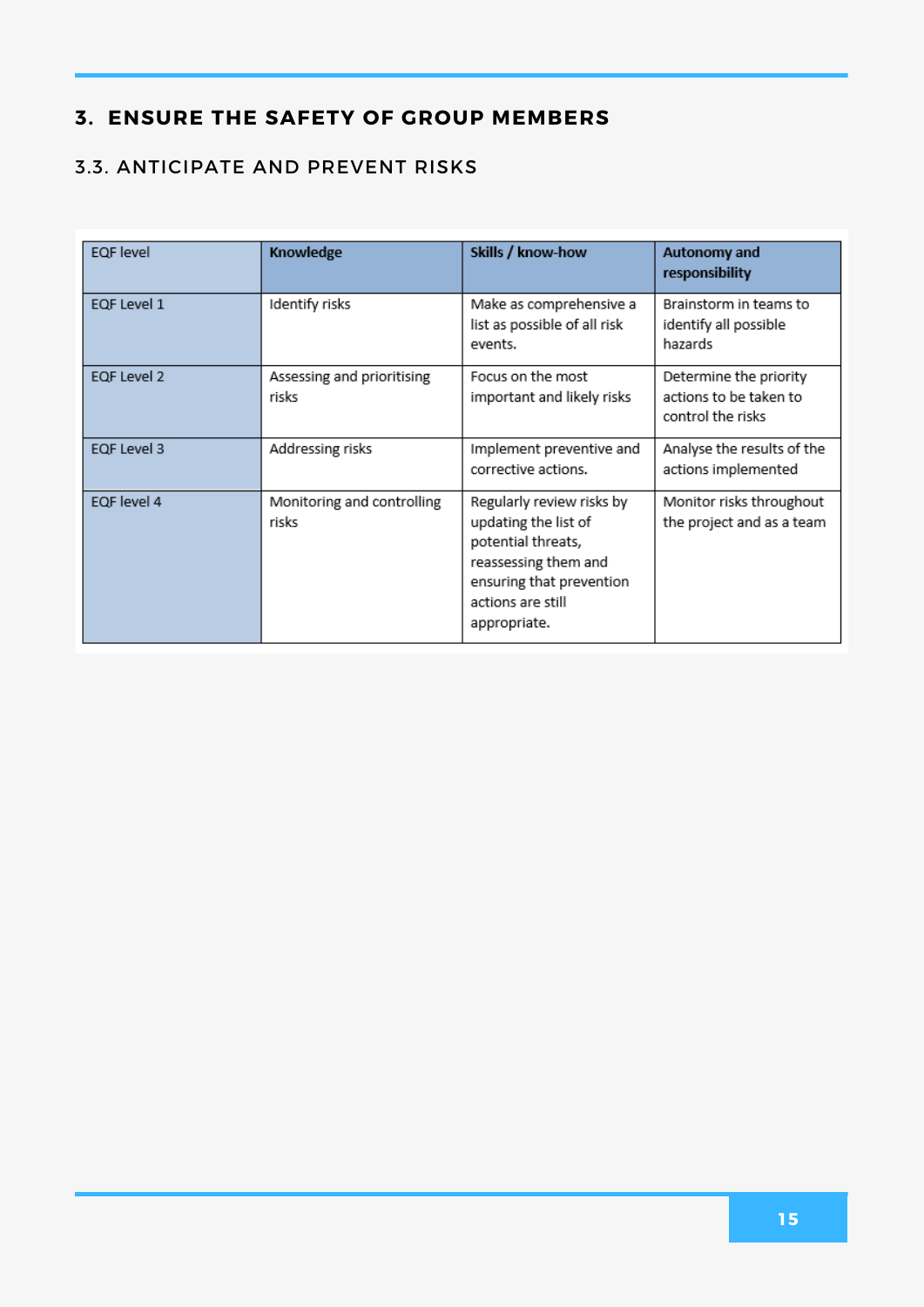#### 3.4. ACT IN CASE OF AN EMERGENCY/INCIDENT

| <b>EQF</b> level | Knowledge                                            | Skills / know-how                                               | <b>Autonomy and</b><br>responsibility                                                      |
|------------------|------------------------------------------------------|-----------------------------------------------------------------|--------------------------------------------------------------------------------------------|
| EQF Level 1      | Identify the problem                                 | Diagnose and analyse the<br>circumstances of the<br>problem     | Report the nature of the<br>problem and alert                                              |
| EQF Level 2      | Know the procedures                                  | Identify the appropriate<br>procedure and propose a<br>solution | Have the relevance of its<br>solution checked                                              |
| EQF Level 3      | Explain the procedures, the<br>most suitable methods | Implement a procedure<br>adapted to the problem<br>encountered  | Acting in agreement with<br>the relevant actors and<br>authorities                         |
| EQF level 4      | Evaluate the results of the<br>action taken          | Analyse the strengths and<br>weaknesses of the action<br>taken. | As a team, propose<br>corrections and<br>adjustments to anticipate<br>and prevent problems |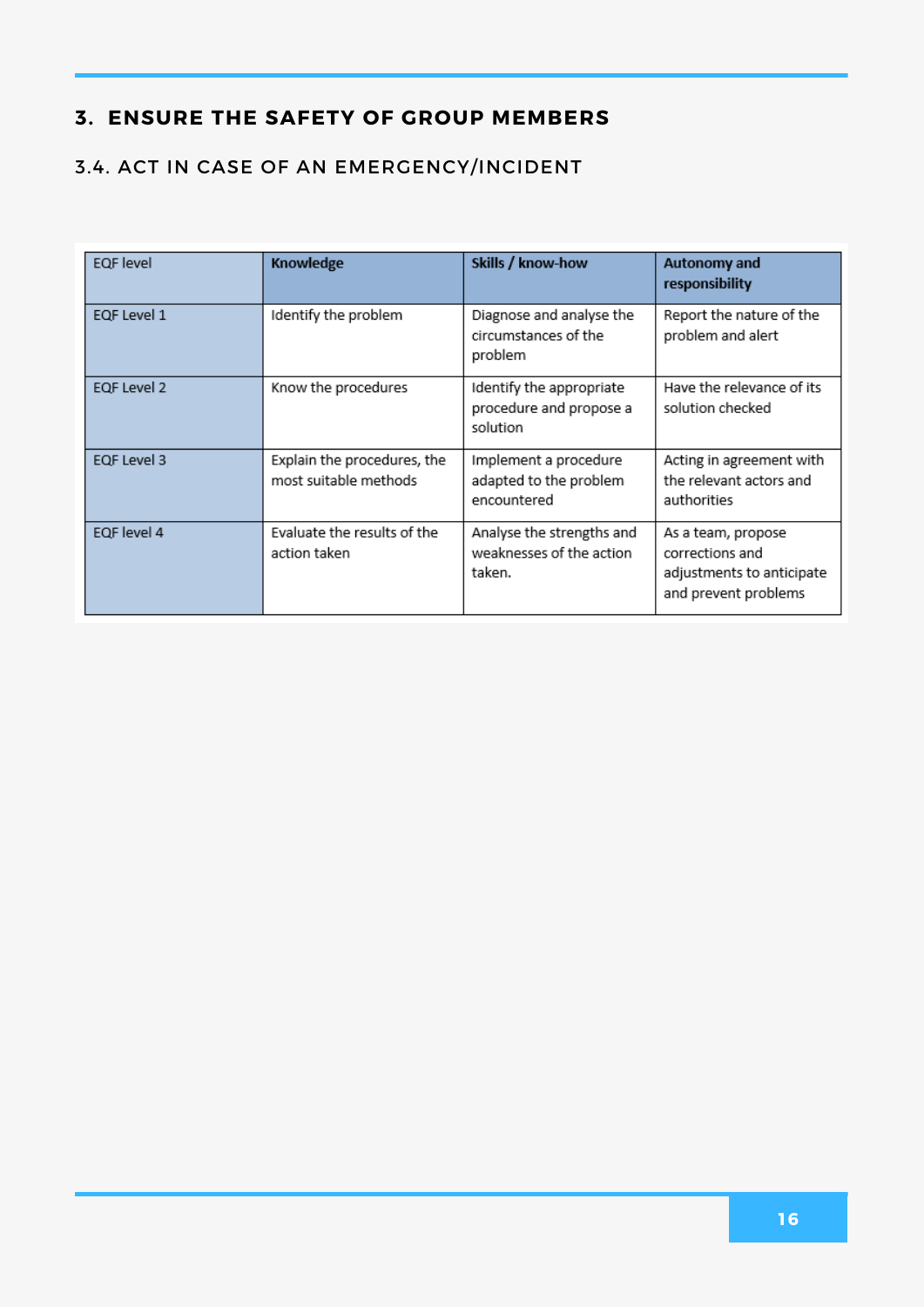#### **4. WO RK IN A TEAM**

#### 4.1. IDENTIFY HOW A TEAM OPERATES

| <b>EQF</b> level | Knowledge                                                           | Skills / know-how                                                                       | Autonomy and<br>responsibility                                                 |
|------------------|---------------------------------------------------------------------|-----------------------------------------------------------------------------------------|--------------------------------------------------------------------------------|
| EQF Level 1      | Knowing the basics of how a<br>team works                           | List the basic principles of<br>teamwork                                                | Be aware of the<br>fundamentals of team<br>functioning                         |
| EQF Level 2      | To know the contents of a<br>team functioning diagnosis             | Develop and carry out an<br>operational diagnosis                                       | Analyse results and share<br>them with the team                                |
| EQF Level 3      | Know the 7 keys to<br>teamwork                                      | Complete the dedicated<br>questionnaire and propose<br>it to each member of the<br>team | Analyse and discuss the<br>results as a team                                   |
| EQF level 4      | Synthesise the results of the<br>diagnosis and the<br>questionnaire | Present a summary of the<br>results                                                     | To be a source of<br>proposals for improving<br>the functioning of the<br>team |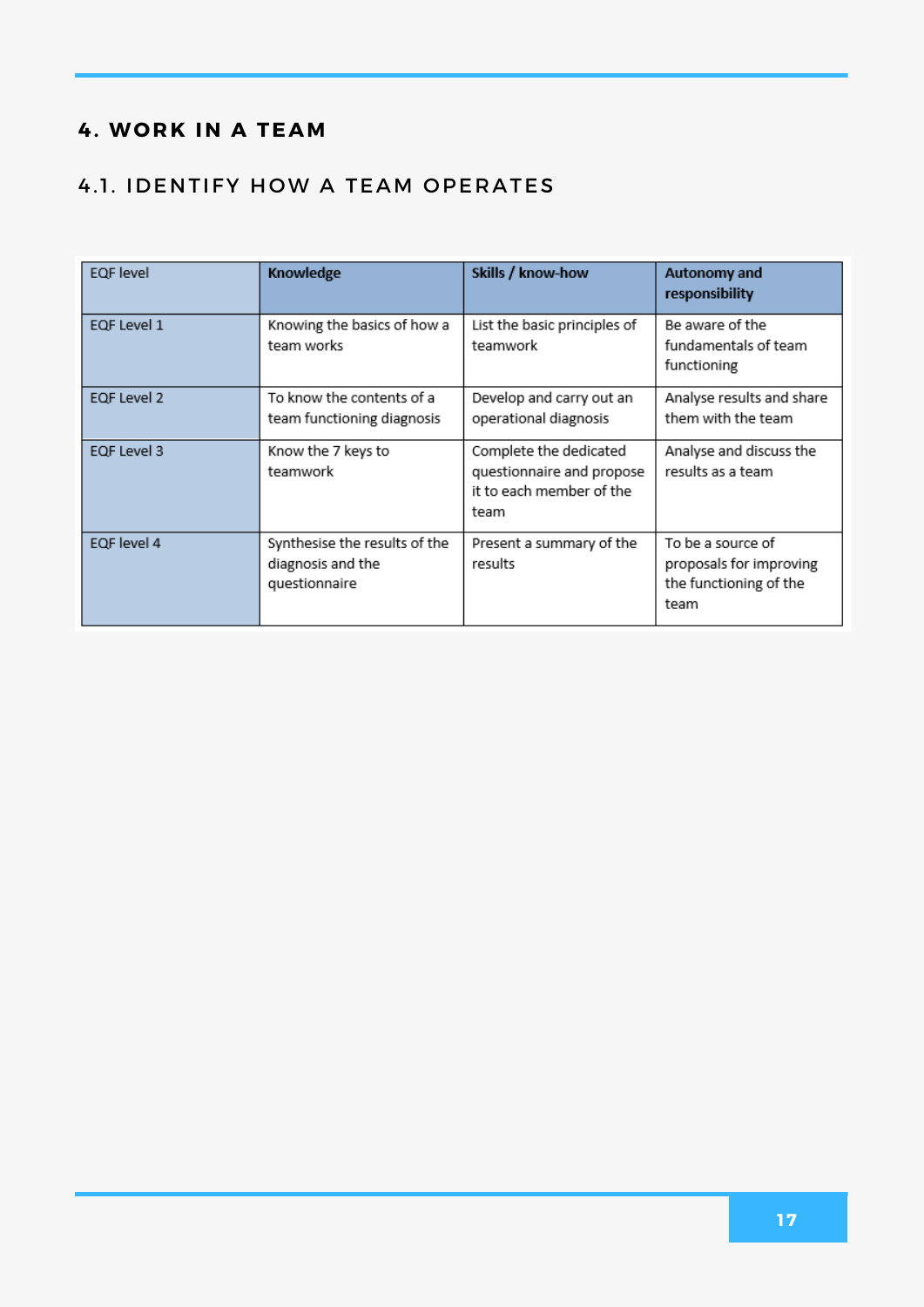#### **4. WO RK IN A TEAM**

#### 4.2. BE PART OF A TEAM

| <b>EQF</b> level | Knowledge                                        | Skills / know-how                                                                                                        | Autonomy and<br>responsibility                                        |
|------------------|--------------------------------------------------|--------------------------------------------------------------------------------------------------------------------------|-----------------------------------------------------------------------|
| EQF Level 1      | Identify your place in the<br>team               | Drawing up an organisation<br>chart for the team                                                                         | Know the status of each<br>team member                                |
| EQF Level 2      | Identify the skills of each<br>member of a team  | Develop a document that<br>specifies who does what in<br>the team                                                        | Know the functions of<br>each team member                             |
| EQF Level 3      | Know the structure's project<br>and its missions | Contribute to the<br>coherence of its<br>educational action in line<br>with the project and<br>missions of the structure | Share and compare<br>observations and analyses                        |
| EQF level 4      | Know the fundamentals of<br>group dynamics       | Promote a teamwork<br>dynamic                                                                                            | Analyse your action and<br>share it with your team<br>for improvement |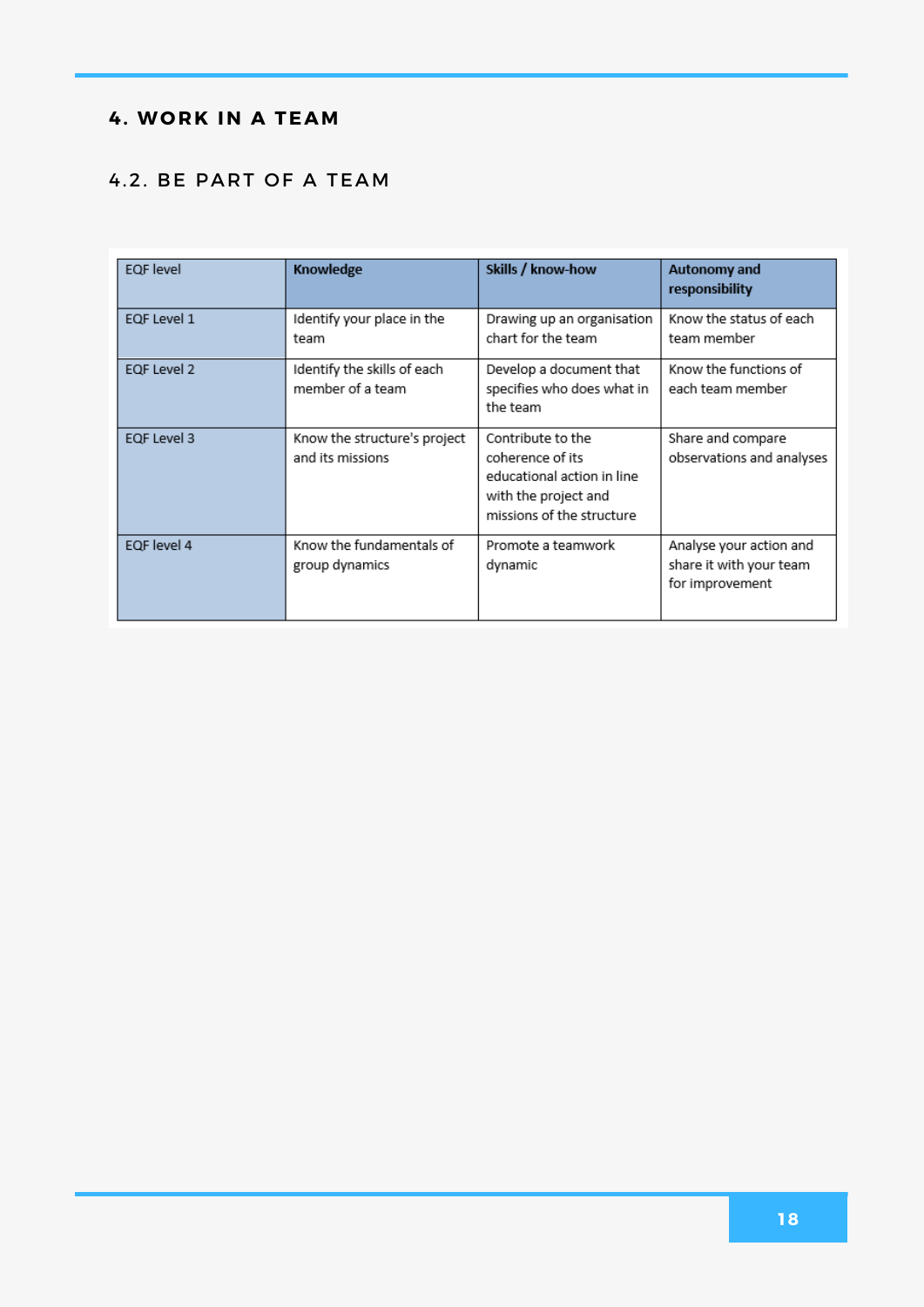#### **4. WORK IN A TEAM**

#### 4.3. MAKE PROPOSALS AND TAKE INTO ACCOUNT THE OPINIONS OF TEAM MEMBERS

| <b>EQF</b> level | Knowledge                                                        | Skills / know-how                                           | Autonomy and<br>responsibility                                           |
|------------------|------------------------------------------------------------------|-------------------------------------------------------------|--------------------------------------------------------------------------|
| EQF Level 1      | Communicating with the<br>team (professionals and<br>volunteers) | Participate in meetings                                     | Writing simple<br>documents: reports,<br>balance sheets                  |
| EQF Level 2      | Adopting a caring attitude to<br>work                            | Make proposals and agree<br>to negotiate them               | Participate actively in<br>collective work                               |
| EQF Level 3      | Reporting to management                                          | Knowing how to question<br>your superiors when<br>necessary | Adapt your<br>communication style to<br>the person you are talking<br>to |
| EQF level 4      | Knowing how to question<br>yourself in order to progress         | Accepting criticism                                         | Analysing criticism in<br>order to readjust one's<br>action              |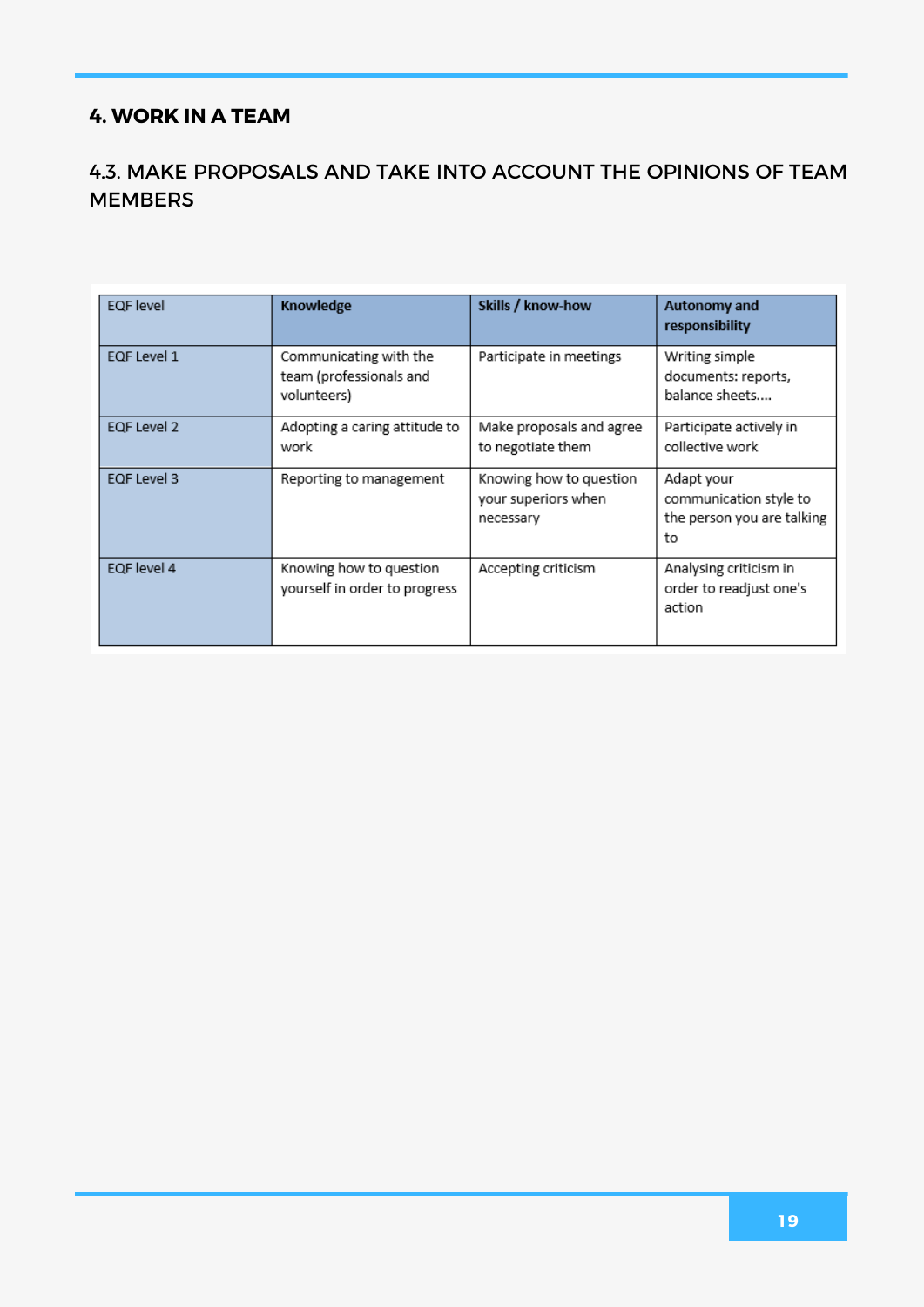#### **4. WORK IN A TEAM**

#### 4.4. LEAD AND DEVELOP TEAMWORK

| <b>EQF</b> level | Knowledge                                                                                                                                                         | Skills / know-how                             | <b>Autonomy and</b><br>responsibility                                                                                |
|------------------|-------------------------------------------------------------------------------------------------------------------------------------------------------------------|-----------------------------------------------|----------------------------------------------------------------------------------------------------------------------|
| EQF Level 1      | Know the fundamentals of<br>group dynamics                                                                                                                        | Identify the resources of<br>each team member | Listening.<br>Demonstrate empathy<br>and collective intelligence                                                     |
| EQF Level 2      | Knowing how to channel and<br>contain what emerges in<br>order to direct it towards the<br>team's objective.<br>Knowing how to record the<br>content of exchanges | Confronting ideas                             | Knowing how to distribute<br>the floor to allow each<br>person to be a force of<br>proposal                          |
| EQF Level 3      | Knowing the fundamentals<br>of collective intelligence                                                                                                            | Developing collective<br>intelligence         | Mobilising the team to<br>promote collaborative<br>work while ensuring the<br>psychological safety of<br>each member |
| EQF level 4      | To be aware of different<br>methods and tools to enable<br>reflexivity of team members                                                                            | Regulating and measuring<br>results           | Support the team in<br>analysing the results.<br>Putting the planned<br>developments into<br>perspective.            |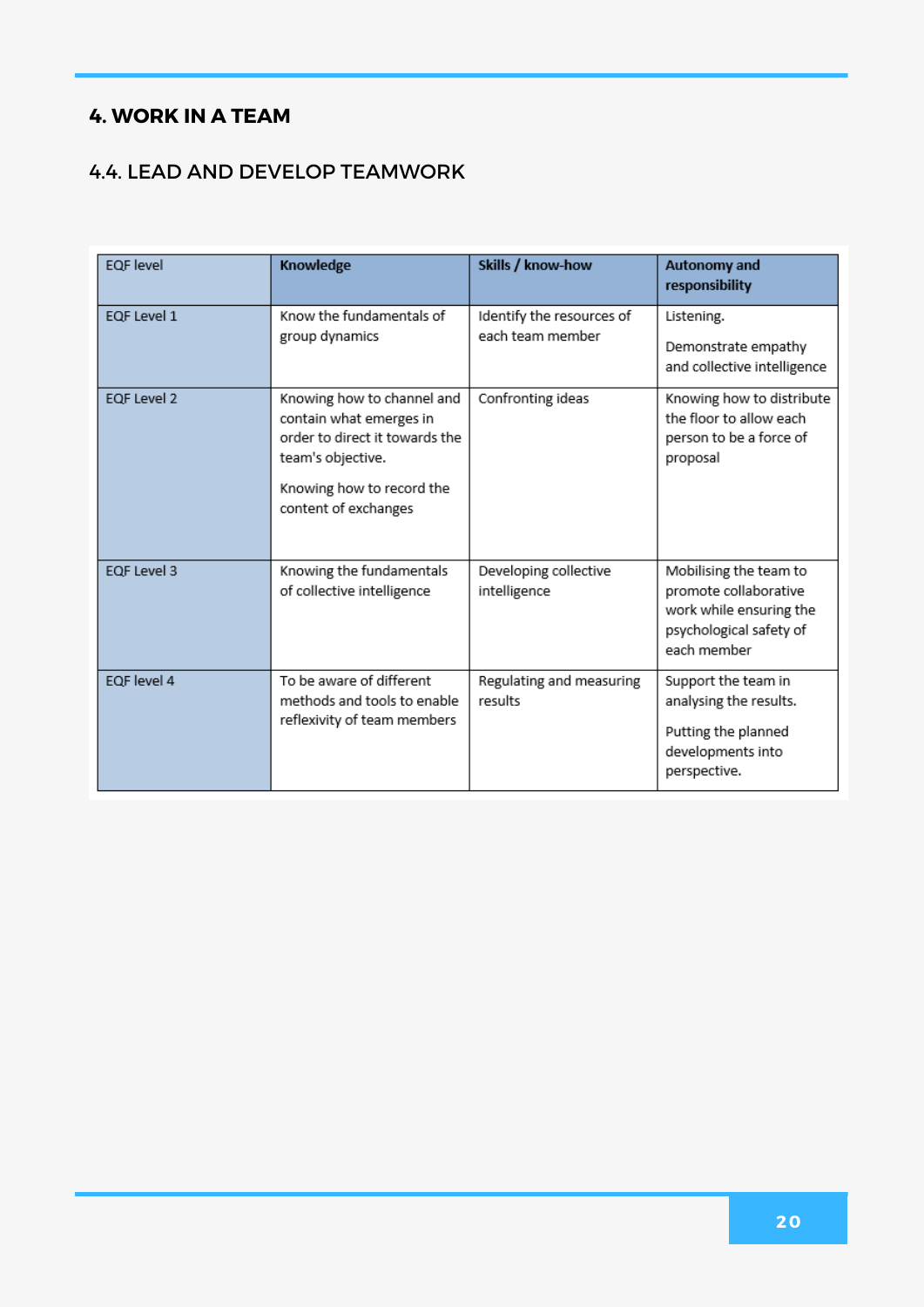#### 5.1. DEFINE EDUCATIONAL OBJECTIVES

| <b>EQF</b> level   | Knowledge                                                                                 | Skills / know-how                                                        | <b>Autonomy and</b><br>responsibility                                                                                                                                     |
|--------------------|-------------------------------------------------------------------------------------------|--------------------------------------------------------------------------|---------------------------------------------------------------------------------------------------------------------------------------------------------------------------|
| <b>EQF Level 1</b> | Know the difference<br>between an educational<br>objective and a pedagogical<br>objective | Define the concrete<br>objectives of the activity                        | Understand and use the<br>SMART method for<br>writing objectives                                                                                                          |
| <b>EQF Level 2</b> | Know the different ways of<br>learning                                                    | Create a structured<br>sequential plan of logically<br>linked activities | Selecting appropriate<br>teaching methods                                                                                                                                 |
| <b>EQF Level 3</b> | Knowing different evaluation<br>methods                                                   | Develop an evaluation grid<br>in line with the educational<br>objectives | Have the evaluation grid<br>tested in teams. Analyse<br>the results and correct if<br>necessary                                                                           |
| <b>EQF</b> level 4 | Know the different types of<br>existing resources: human,<br>material, financial          | Identify the resources<br>needed to implement the<br>activity            | Understand the<br>importance of resources<br>in the development of<br>learning objectives.<br>Understand the difference<br>between 'the desired' and<br>'the achievable'. |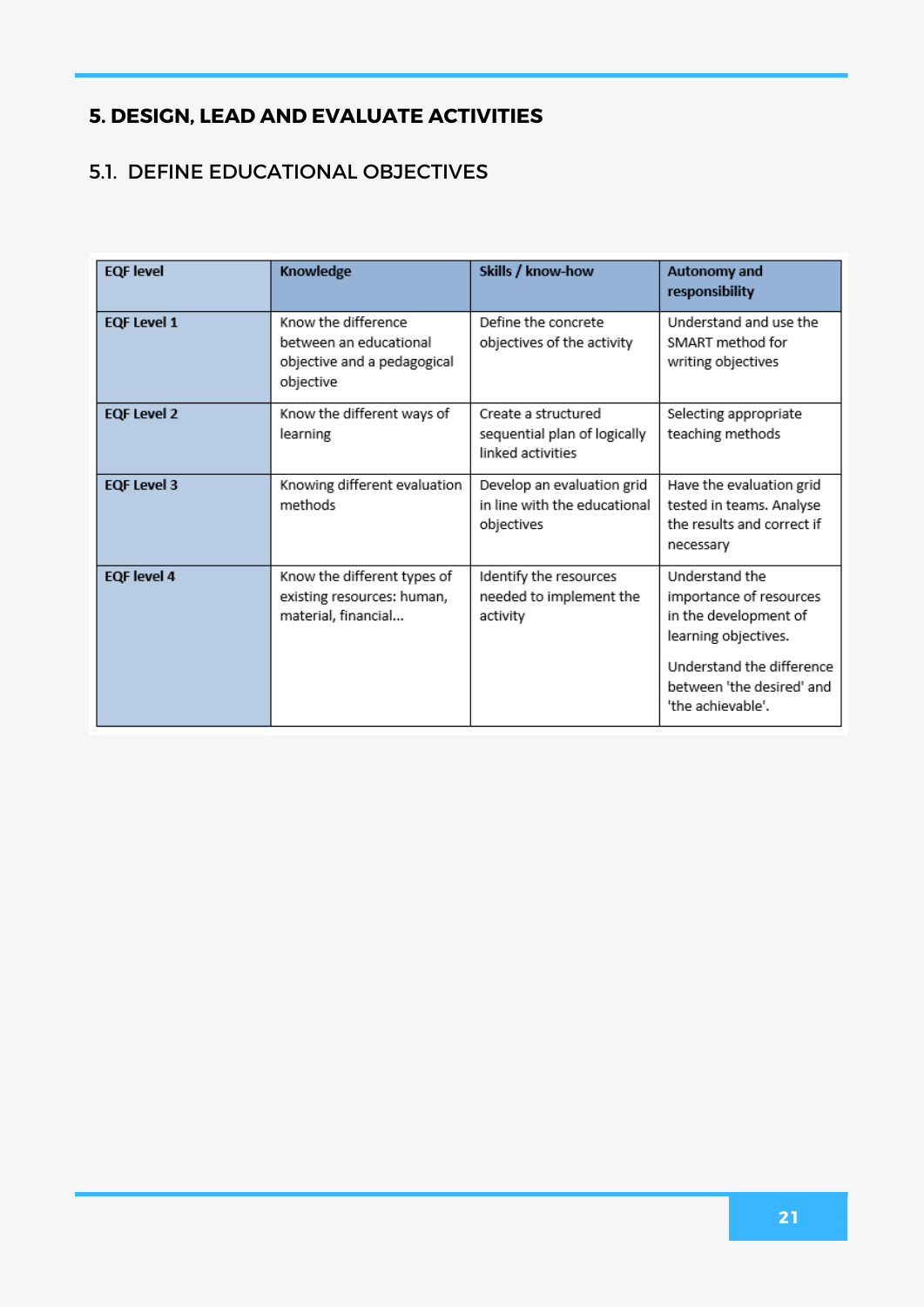#### 5.2. PLAN THE IMPLEMENTATION OF AN ACTIVITY

| <b>EQF</b> level   | Knowledge                                                                        | Skills / know-how                                                                               | Autonomy and<br>responsibility                                                                                                     |
|--------------------|----------------------------------------------------------------------------------|-------------------------------------------------------------------------------------------------|------------------------------------------------------------------------------------------------------------------------------------|
| <b>EQF Level 1</b> | Identify and list the different<br>tasks to be done to complete<br>the activity  | Implement the different<br>tasks to carry out the<br>activity                                   | Understand that an<br>activity is built on<br>successive and logical<br>tasks                                                      |
| <b>EQF Level 2</b> | Know the constraints and<br>precautions to be taken to<br>carry out the activity | Organise the activity taking<br>into account the<br>constraints and<br>precautions to be taken. | Understand that the<br>activity takes place within<br>a specific framework with<br>constraints that must be<br>taken into account. |
| <b>EQF Level 3</b> | Identify the members of the<br>international team                                | Assigning roles within the<br>team                                                              | Facilitating and<br>developing collective work                                                                                     |
| <b>EQF</b> level 4 | Identify possible changes or<br>problems                                         | Dealing with possible<br>reactions from participants                                            | Anticipating and planning<br>for possible unforeseen<br>events                                                                     |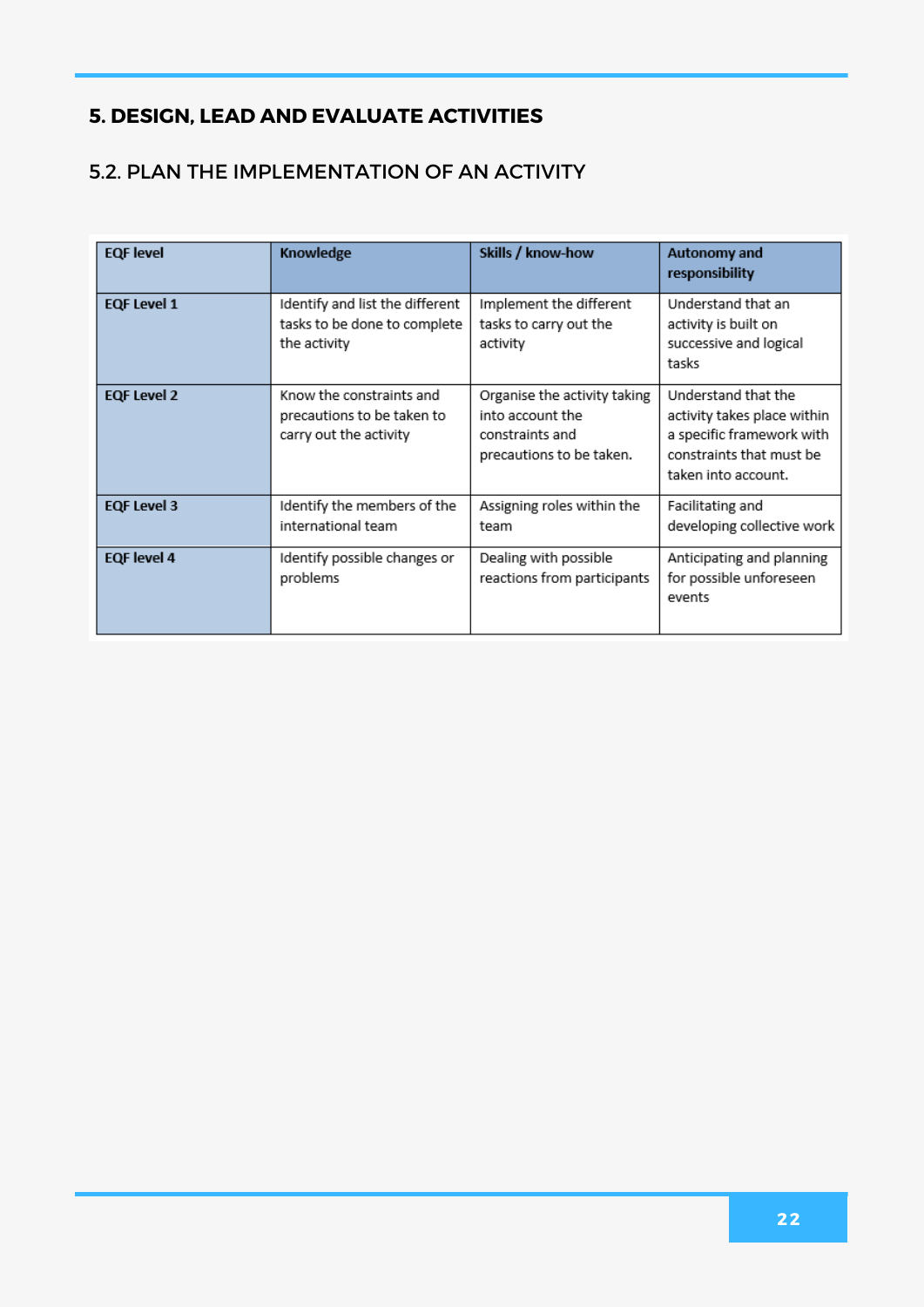#### **.**3. LEAD AN ACTIVITY

| <b>EQF</b> level | Knowledge                                                         | Skills / know-how                                                                                          | Autonomy and<br>responsibility                                               |
|------------------|-------------------------------------------------------------------|------------------------------------------------------------------------------------------------------------|------------------------------------------------------------------------------|
| EQF Level 1      | Know the role and tasks of a<br>facilitator                       | Adapting one's posture<br>according to the audience                                                        | Understand the<br>importance of the<br>facilitator's educational<br>posture. |
| EQF Level 2      | Determine how to organise<br>your activity                        | To create the right<br>conditions to respect the<br>individual and collective<br>needs of the participants | Understand the<br>importance of providing a<br>safe environment              |
| EQF Level 3      | To know the basics of<br>adolescent and young adult<br>psychology | Adapting interventions<br>according to the signs of<br>fatigue or uneasiness of<br>the participants        | Responding to situations<br>of dysfunction and<br>tension within the group   |
| EQF level 4      | Knowing different types of<br>activity                            | Accompany the public in<br>the discovery of diversified<br>activities                                      | To encourage the<br>expression of participants<br>in complete safety         |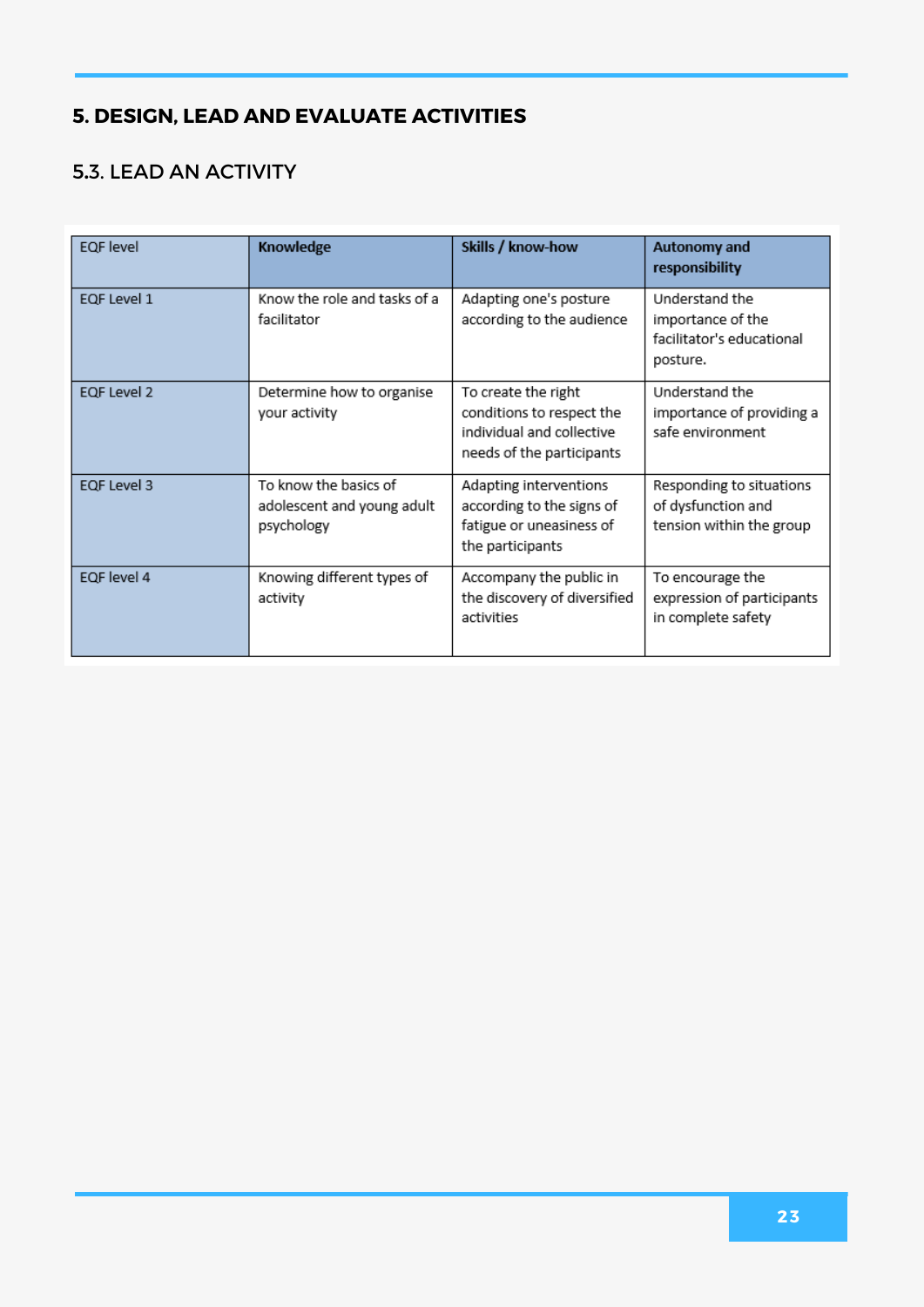#### **.**4. EVALUATE AN ACTIVITY

| <b>EQF</b> level | Knowledge                                                                                                                                             | Skills / know-how                                                           | <b>Autonomy and</b><br>responsibility                                                           |
|------------------|-------------------------------------------------------------------------------------------------------------------------------------------------------|-----------------------------------------------------------------------------|-------------------------------------------------------------------------------------------------|
| EQF Level 1      | To be familiar with different<br>evaluation methods and<br>tools                                                                                      | Select and prepare the<br>chosen methods and tools                          | Share the choices in an<br>international team and<br>readjust if necessary                      |
| EQF Level 2      | Discover the Evaluation<br>Platform of the International<br>Youth Encounters (i-eval.eu)                                                              | Use the Evaluation<br>Platform of International<br>Youth Events (i-eval.eu) | To promote this type of<br>European tool dedicated<br>to the self-assessment of<br>participants |
| EQF Level 3      | Developing evaluation tools                                                                                                                           | Evaluate its activity with<br>the participants and the<br>team              | Analyse the results and<br>write a report                                                       |
| EQF level 4      | Reflect on possible<br>developments and<br>adaptations of the activity,<br>taking into account the<br>evaluations of the<br>participants and the team | Adapt the activity<br>according to the results of<br>the evaluations        | Anticipate the prospects<br>for business development                                            |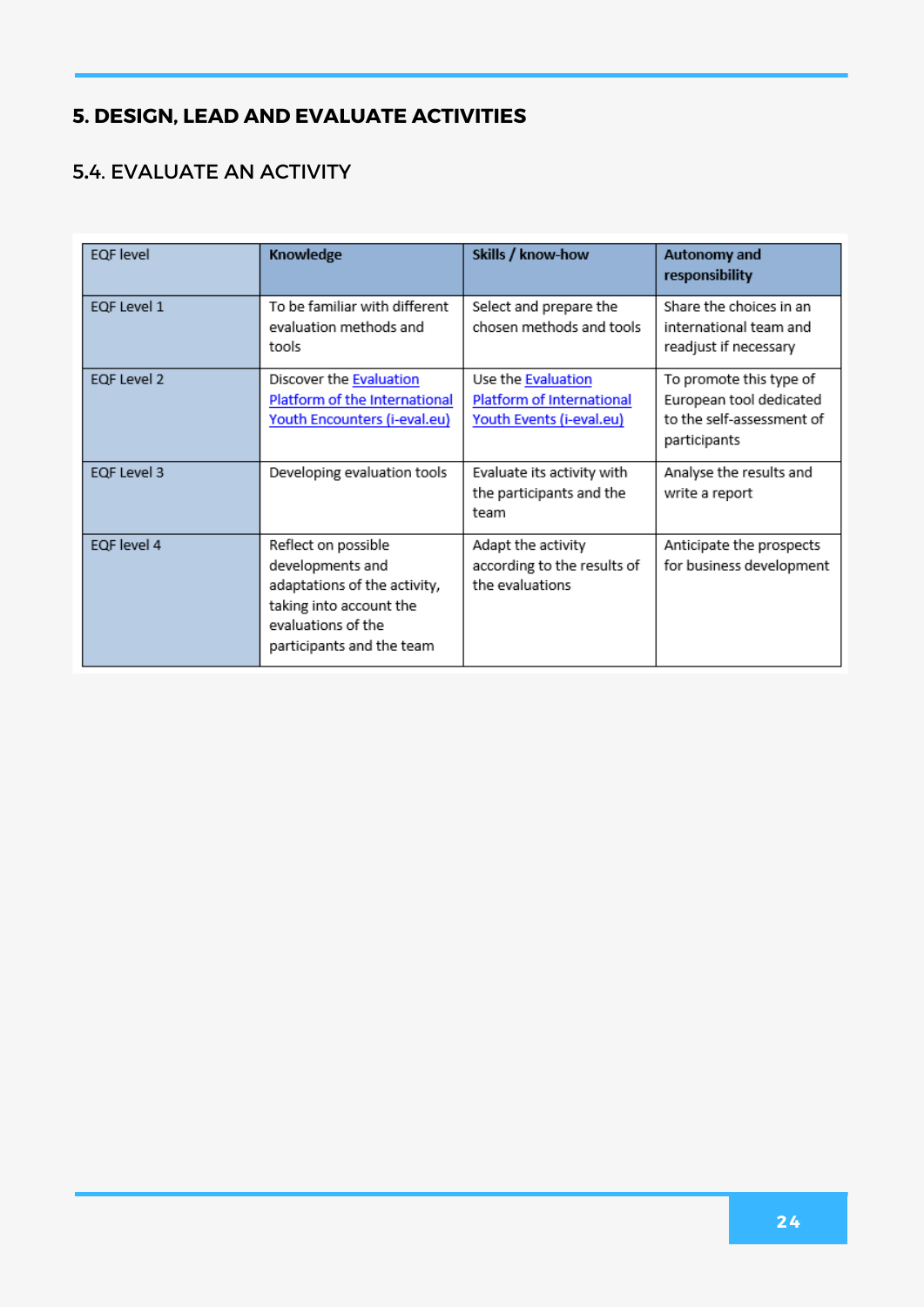#### 6.1. KNOW THE BASIC PRINCIPLES OF NON-FORMAL EDUCATION

| <b>EQF</b> level | Knowledge                                                                            | Skills / know-how                                                                                                                                  | <b>Autonomy and</b><br>responsibility                                                                                                                                                                                  |
|------------------|--------------------------------------------------------------------------------------|----------------------------------------------------------------------------------------------------------------------------------------------------|------------------------------------------------------------------------------------------------------------------------------------------------------------------------------------------------------------------------|
| EQF Level 1      | Know the differences<br>between formal, non-formal<br>and informal education         | To build an activity project<br>taking into account the<br>fundamental principles of<br>non-formal education                                       | Knowing how to adapt<br>your activity for non-<br>formal education<br>purposes                                                                                                                                         |
| EQF Level 2      | To be familiar with the<br>concept of inclusion and<br>group dynamics                | Design, implement and<br>facilitate educational and<br>learning situations that<br>take into account the<br>diversity of participants              | Organise and ensure a<br>group functioning that<br>promotes learning and<br>socialisation of the<br>participants                                                                                                       |
| EQF Level 3      | To know the basics of<br>European citizenship<br>education                           | To design and implement<br>educational approaches<br>that encourage<br>participation,<br>emancipation of<br>participants and cultural<br>openness. | Contribute to the<br>implementation of cross-<br>curricular education,<br>including health<br>education, citizenship<br>education, education for<br>sustainable development<br>and artistic and cultural<br>education. |
| EQF level 4      | Know the ethical and<br>deontological principles of<br>the profession of facilitator | Designing and<br>implementing educational<br>approaches that promote<br>living together                                                            | Act as a responsible and<br>ethical facilitator                                                                                                                                                                        |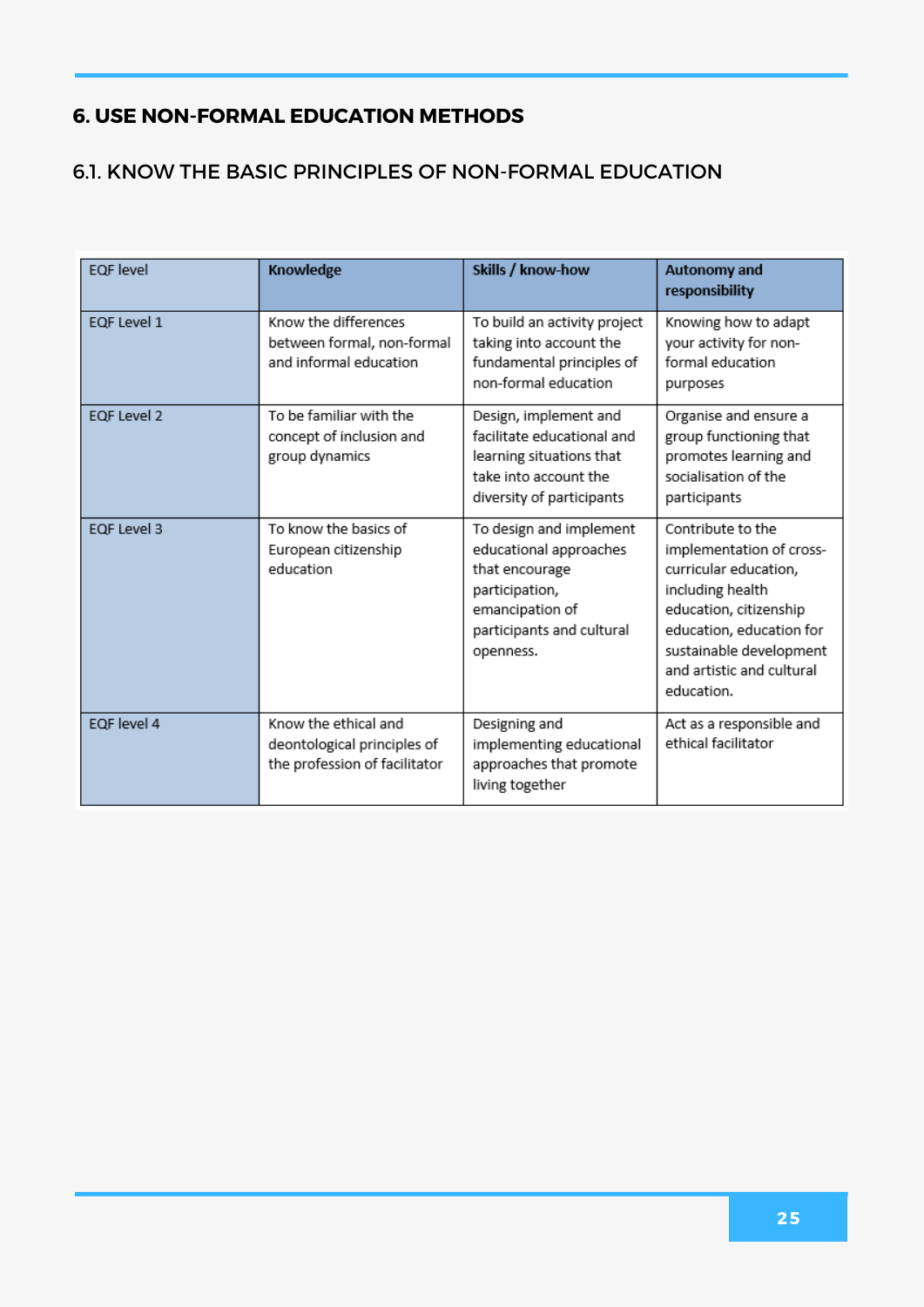#### 6.2. USE DIFFERENT TOOLS AND TECHNIQUES THAT PROMOTE PARTICIPATION, EXCHANGE OF IDEAS AND COLLABORATION

| <b>EQF</b> level | Knowledge                                           | Skills / know-how                                                                                                                                         | <b>Autonomy and</b><br>responsibility                                                                                                                                                        |
|------------------|-----------------------------------------------------|-----------------------------------------------------------------------------------------------------------------------------------------------------------|----------------------------------------------------------------------------------------------------------------------------------------------------------------------------------------------|
| EQF Level 1      | Know the basics of group<br>facilitation            | Know how to use your<br>skills and experience                                                                                                             | Understand that in order<br>for the group to become<br>autonomous, it is<br>necessary to accept to let<br>go of power, not to work<br>on controlling the<br>content, but only the<br>process |
| EQF Level 2      | List methods and tools for<br>participation         | Choose and adapt methods<br>and tools according to the<br>objectives, the intervention<br>framework and the<br>audience                                   | Know why and how to use<br>them in animation                                                                                                                                                 |
| EQF Level 3      | Get participants to talk and<br>confront each other | Bringing out ideas.<br>Identify the obstacles.<br>Compare representations.<br>Debate.                                                                     | Create motivating<br>conditions for participants<br>to get involved and take<br>ownership of what needs<br>to be done.<br>To create the desire and<br>provide a suitable<br>framework.       |
| EQF level 4      | Building understanding and<br>solutions             | Analyse the causes.<br>Work on representations.<br>Creating a shared culture.<br>Getting people to<br>cooperate<br>Promote collective<br>decision-making. | Reappropriate methods<br>and tools consistent with<br>the values and intentions<br>of non-formal education                                                                                   |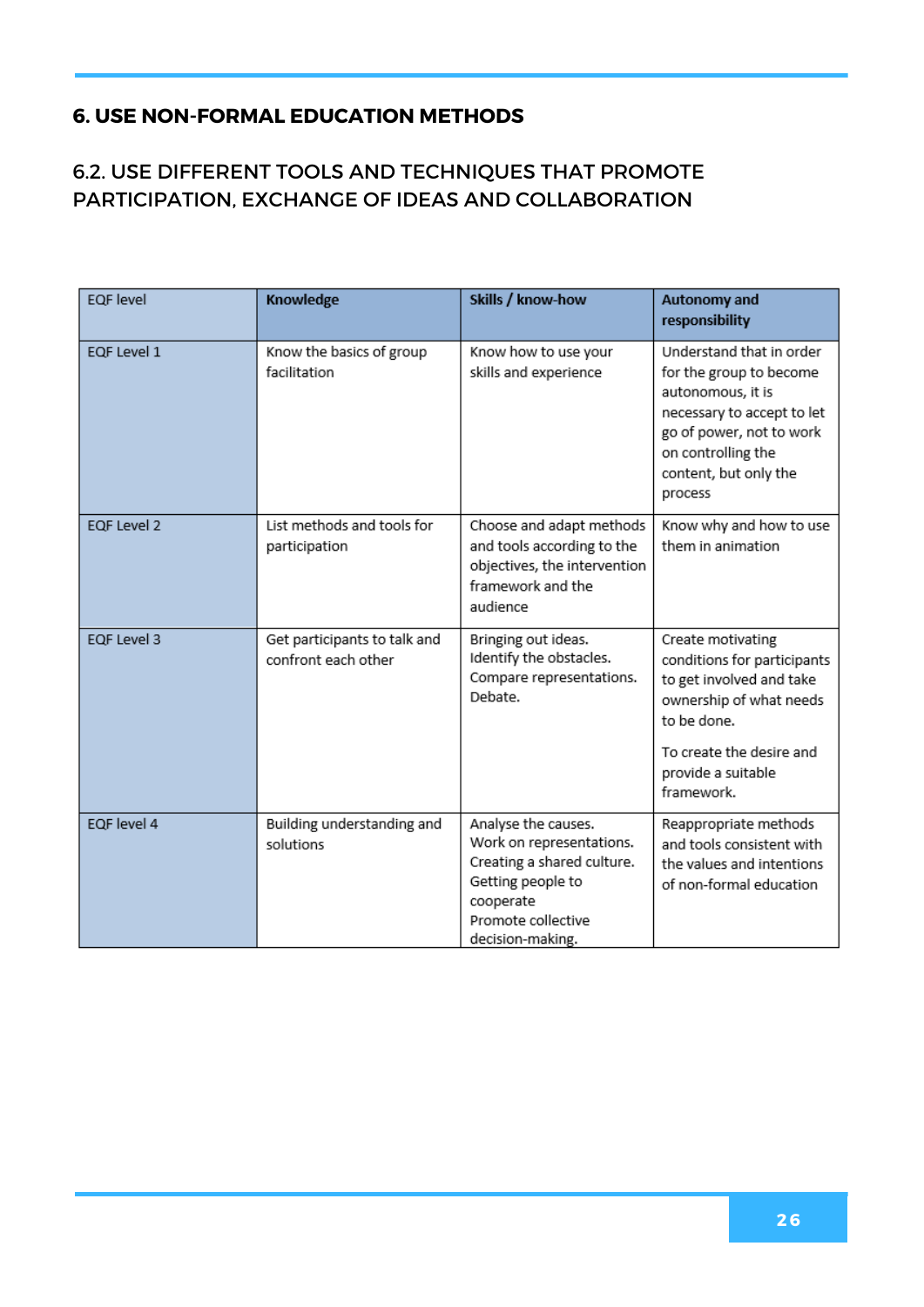#### 6.3. USE PLAY AND EXPERIENCE TO SUPPORT UNDERSTANDING

| <b>EQF</b> level   | Knowledge                                                                    | Skills / know-how                                                                              | Autonomy and<br>responsibility                                                                                                                                                                                                                                |
|--------------------|------------------------------------------------------------------------------|------------------------------------------------------------------------------------------------|---------------------------------------------------------------------------------------------------------------------------------------------------------------------------------------------------------------------------------------------------------------|
| <b>EQF Level 1</b> | List the reasons why we like<br>to play                                      | Using games as an<br>animation and pedagogical<br>tool                                         | Understand that games<br>are a tool to manipulate<br>content, to reflect and to<br>transmit                                                                                                                                                                   |
| <b>EQF Level 2</b> | Know the fundamental<br>differences between classical<br>and active pedagogy | Designing a game for active<br>learning                                                        | Understand that a game is<br>-objectives<br>-constraints<br>-means of action<br>-choices<br>-interactions<br>Understand that game<br>design is about<br>articulating these<br>different elements to give<br>a coherent, engaging and<br>enjoyable experience. |
| <b>EQF Level 3</b> | Knowing the representation<br>of our reality according to<br>Edgar Morin     | Test and analyse its<br>representation using<br>images with multiple<br>interpretations.       | Understand that it is not<br>easy to change a<br>representation since it is<br>consistent and stable.<br>It is the representation we<br>have of an object, a<br>person, a discipline or a<br>situation that will lead us<br>to act in one way or<br>another.  |
| <b>EQF</b> level 4 | Using images with multiple<br>interpretations with<br>participants           | Facilitate the activity to<br>encourage debate and<br>analysis while respecting<br>each other. | To develop participants'<br>open-mindedness and<br>acceptance of the<br>diversity of realities.                                                                                                                                                               |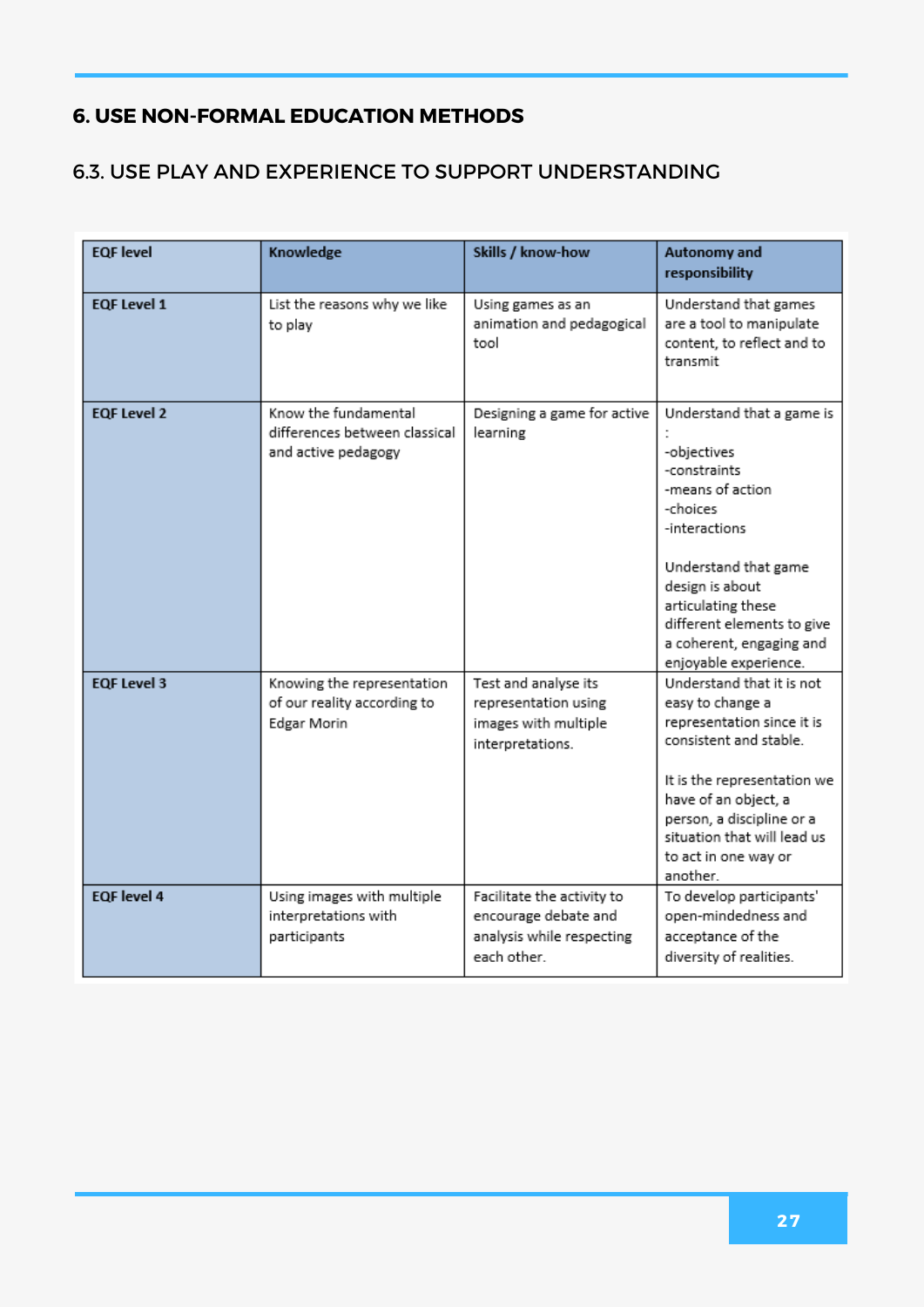#### 6.4. ANALYSE DIFFICULTIES IN THE FIELD AND CONSIDER SOLUTIONS

| <b>EQF</b> level | Knowledge                                                                                                                                                           | Skills / know-how                                                             | Autonomy and<br>responsibility                                     |
|------------------|---------------------------------------------------------------------------------------------------------------------------------------------------------------------|-------------------------------------------------------------------------------|--------------------------------------------------------------------|
| EQF Level 1      | Knowing the SWOT method                                                                                                                                             | Knowing how to search for<br>information                                      | Know how to use the<br>SWOT method                                 |
| EQF Level 2      | Identify the contents to be<br>considered for the SWOT<br>method in the context of<br>non-formal education                                                          | Work as a team on the<br>content envisaged and the<br>questions to be asked   | Knowing how to observe<br>the realities on the<br>ground           |
| EQF Level 3      | Build SWOT matrices for<br>each content listed (e.g.<br>diversity of participants,<br>international team, teaching<br>methods, working language,<br>premises, etc). | Completing SWOT matrices<br>as a team.                                        | Analyse the results<br>observed and share them<br>with the team    |
| EQF level 4      | List and reflect on the<br>difficulties arising from the<br>results (weaknesses and<br>threats)                                                                     | Adapt its intervention to<br>reduce the difficulties<br>encountered or listed | Anticipating difficulties for<br>action in non-formal<br>education |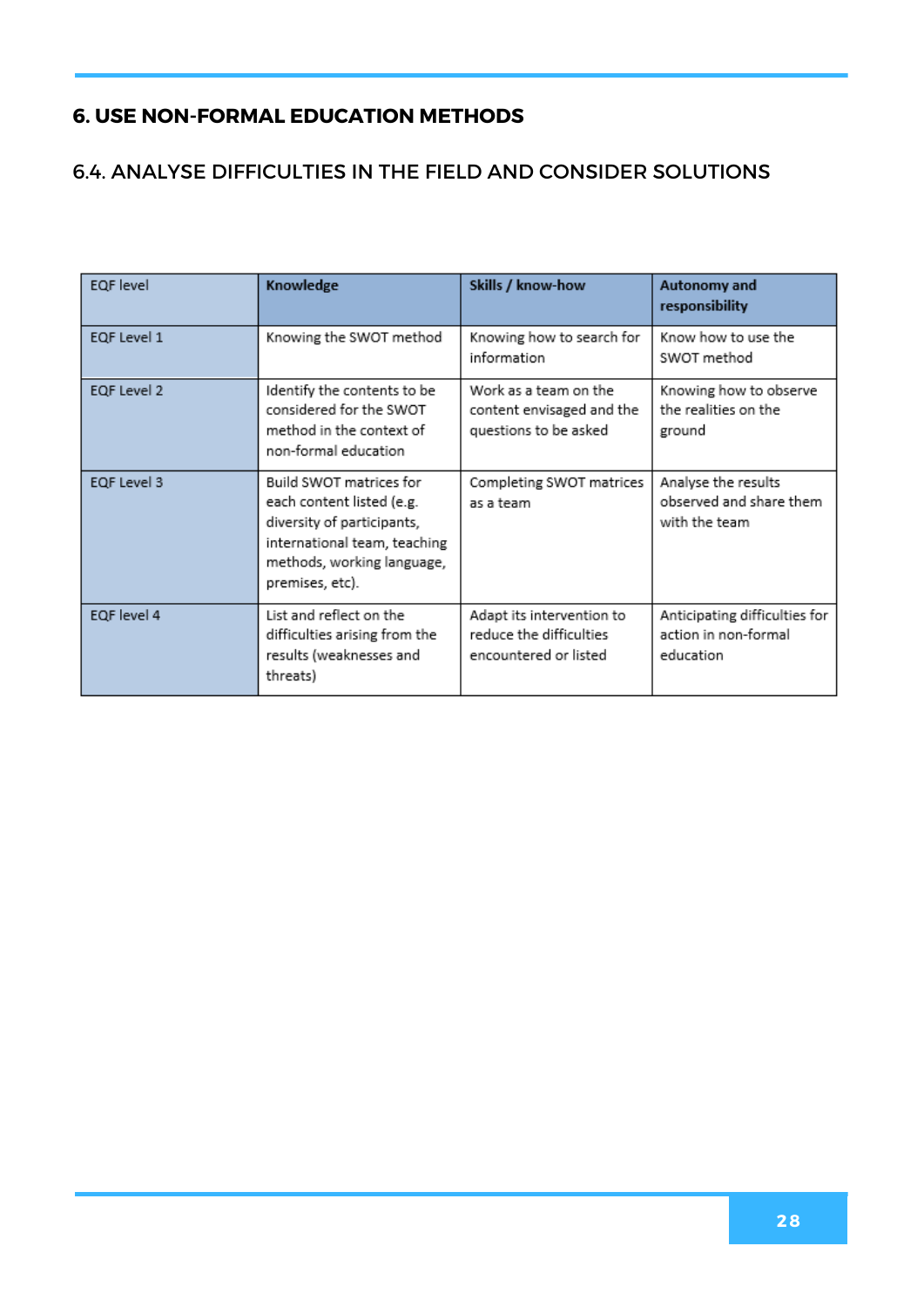#### 7.1. UNDERSTAND HUMAN RIGHTS AND THEIR EVOLUTION

| EQF level   | Knowledge                                            | Skills / know-how                                                                                         | Autonomy and<br>responsibility                                                                                                   |
|-------------|------------------------------------------------------|-----------------------------------------------------------------------------------------------------------|----------------------------------------------------------------------------------------------------------------------------------|
| EQF Level 1 | Defining the concept of<br>human rights              | Explain what a human right<br>is                                                                          | Know how to use<br>knowledge and<br>experience                                                                                   |
| EQF Level 2 | List key values associated<br>with human rights      | Making the link between<br>values and their<br>implementation in<br>societies                             | Understand that the key<br>values of human rights are<br>accepted in almost all<br>cultures. They have a<br>universal dimension. |
| EQF Level 3 | Know the basic<br>characteristics of human<br>rights | Making the link between<br>the fundamental<br>characteristics and their<br>implementation in<br>societies | Understand that the core<br>characteristics of human<br>rights form a binding legal<br>foundation                                |
| EQF level 4 | Know the 3 main generations<br>of human rights       | Explain why human rights<br>change over time.                                                             | Understand that human<br>rights respond to basic<br>needs that evolve over<br>time and across societies.                         |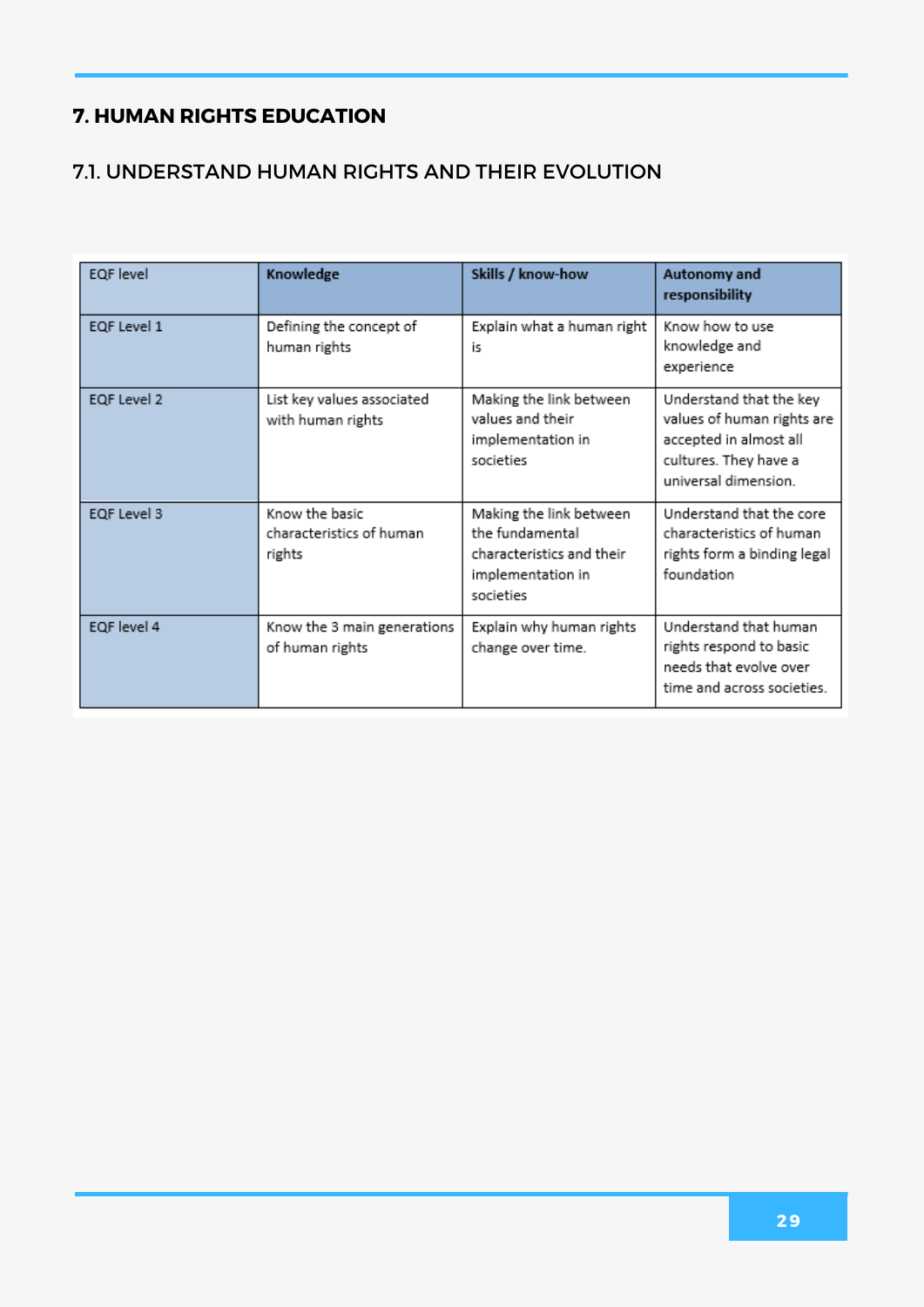#### 7.2. KNOW THE DIFFERENT APPROACHES TO HUMAN RIGHTS EDUCATION

| EQF level   | Knowledge                                                                                          | Skills / know-how                                                                                               | Autonomy and<br>responsibility                                                                                    |
|-------------|----------------------------------------------------------------------------------------------------|-----------------------------------------------------------------------------------------------------------------|-------------------------------------------------------------------------------------------------------------------|
| EQF Level 1 | To discover different<br>pedagogical approaches to<br>human rights education                       | Know how to search for<br>reliable and relevant<br>sources of information                                       | Use existing knowledge<br>and information resources                                                               |
| EQF Level 2 | List the different types of<br>learning dedicated to human<br>rights education for young<br>people | Be able to explain the<br>essential characteristics of<br>each type of learning                                 | Understand that teaching<br>methods and content are<br>interconnected and<br>interdependent                       |
| EQF Level 3 | List the educational sectors<br>related to human rights<br>education                               | Define the main objectives<br>of each education sector<br>listed                                                | Understand that human<br>rights education involves<br>taking into account<br>complementary<br>educational sectors |
| EQF level 4 | List the different themes<br>associated with human rights                                          | Know how to identify the<br>main types of<br>discrimination that may<br>exist in the context of an<br>activity. | Anticipate difficulties and<br>potential sources of<br>conflict between<br>participants                           |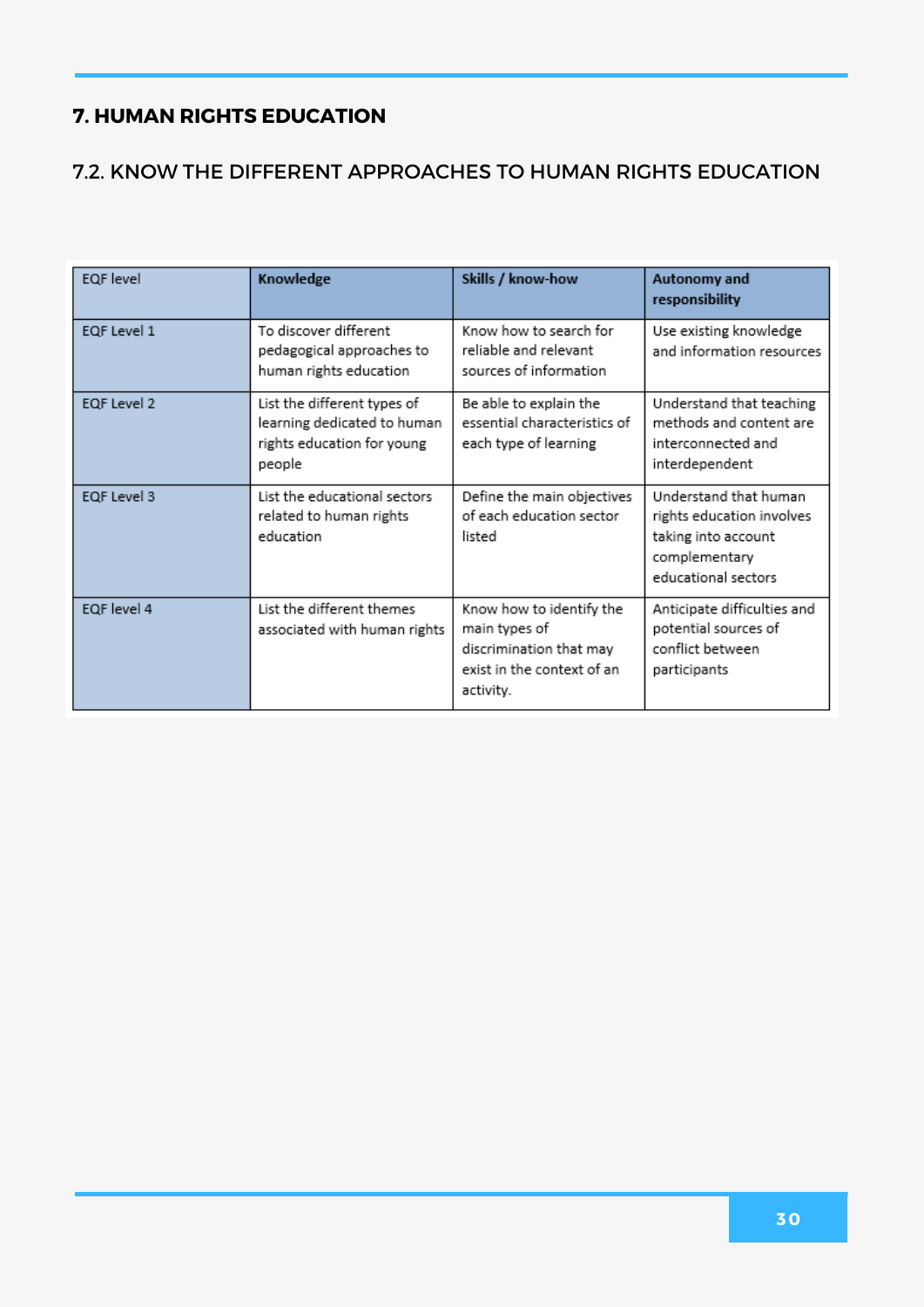#### 7.3. BE FAMILIAR WITH INTERNATIONAL HUMAN RIGHTS INSTRUMENTS

| EQF level   | Knowledge                                                               | Skills / know-how                                                                 | Autonomy and<br>responsibility                                                                                                                         |
|-------------|-------------------------------------------------------------------------|-----------------------------------------------------------------------------------|--------------------------------------------------------------------------------------------------------------------------------------------------------|
| EQF Level 1 | Know the human rights<br>framework                                      | List the main United<br>Nations human rights<br>conventions                       | Understand that a<br>Declaration must be<br>translated into<br>international norms and<br>standards to have real<br>legal force                        |
| EQF Level 2 | Defining the concept of<br>ratification                                 | Explain the consequences<br>of ratification for a state<br>and its citizens       | Understand that<br>ratification is a binding<br>legal commitment for the<br>State and an opportunity<br>for its citizens                               |
| EQF Level 3 | Discover the different stages<br>in the construction of a<br>convention | Know how to explain the<br>different stages                                       | Understanding the<br>methodology used in<br>international standards                                                                                    |
| EQF level 4 | Knowing the Council of<br>Europe's human rights<br>mechanisms           | List the main Council of<br>Europe Charters and<br>Conventions on Human<br>Rights | Understand the<br>articulation of human<br>rights between the<br>international level (United<br>Nations) and the regional<br>level (Council of Europe) |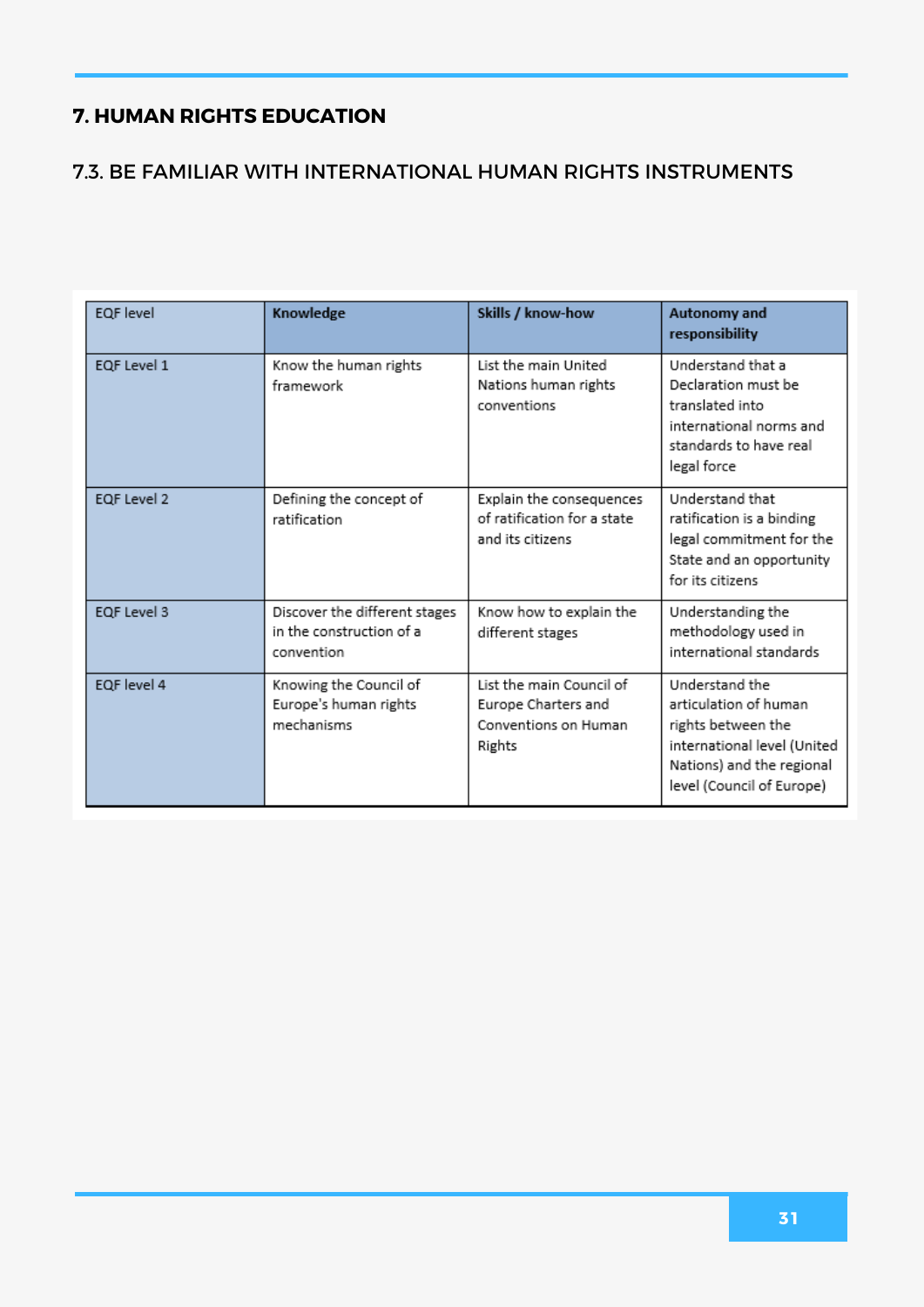#### 7.4. ACT FOR HUMAN RIGHTS

| <b>EQF</b> level   | Knowledge                                            | Skills / know-how                                                      | Autonomy and<br>responsibility                                             |
|--------------------|------------------------------------------------------|------------------------------------------------------------------------|----------------------------------------------------------------------------|
| <b>EQF Level 1</b> | List the different forms of<br>citizen participation | Describe the advantages<br>and disadvantages of each<br>form of action | Understand that action is<br>multifaceted and always<br>responds to a need |
| <b>EQF Level 2</b> | Know the steps of an action<br>plan                  | Supporting participants in<br>developing an action plan                | Supervising work to<br>achieve results                                     |
| <b>EQF Level 3</b> | Organise the implementation<br>of the action plan    | Create a task distribution<br>table                                    | Managing work teams and<br>delegating responsibilities                     |
| <b>EQF</b> level 4 | Carrying out the action                              | Evaluate the action with<br>the participants                           | Analyse the results to<br>improve the action                               |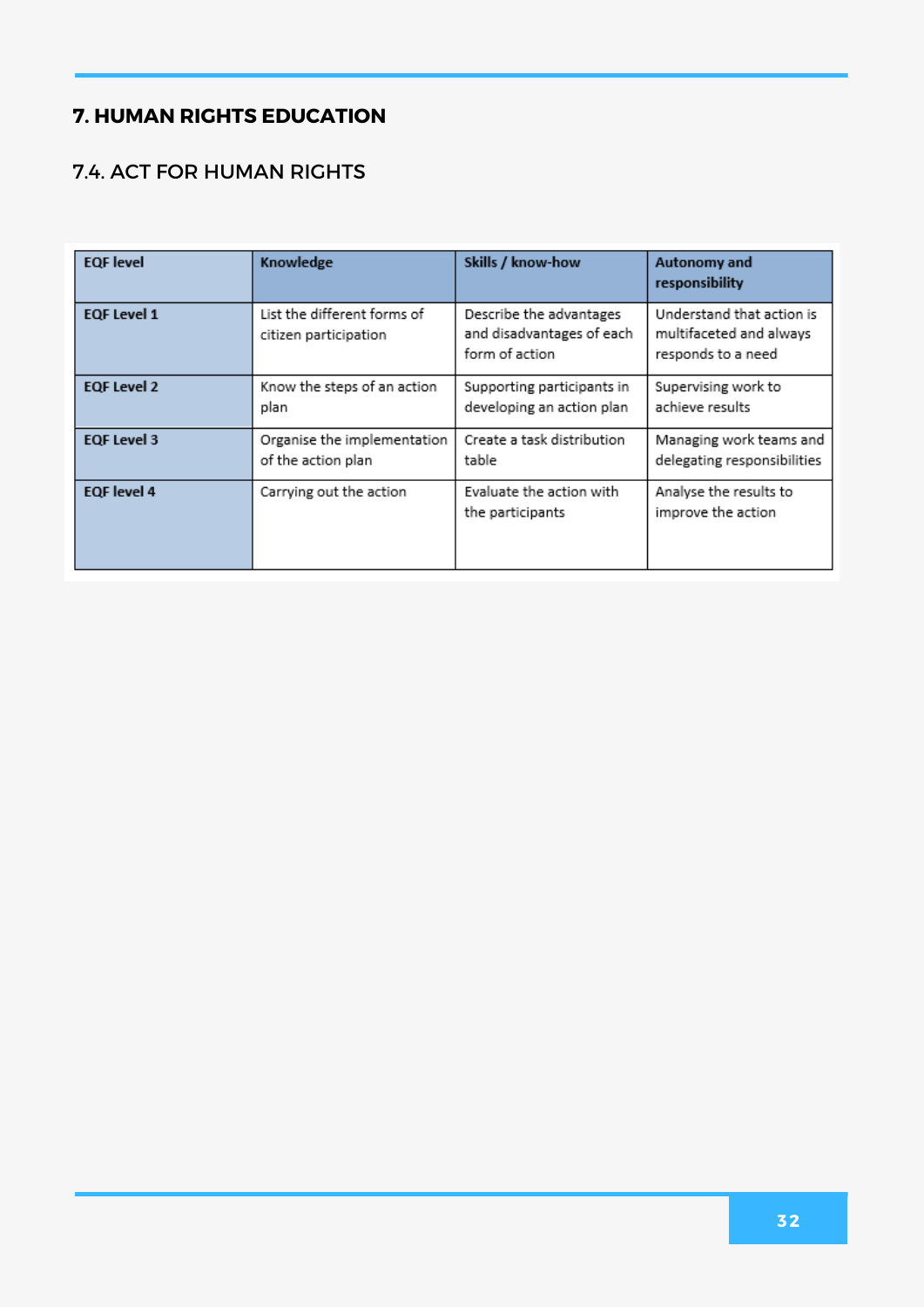#### 8.1. KNOW THE MAIN STAGES OF YOUTH EUROPE

| <b>EQF</b> level   | Knowledge               | Skills / know-how                                 | Autonomy and<br>responsibility                                      |
|--------------------|-------------------------|---------------------------------------------------|---------------------------------------------------------------------|
| <b>EQF Level 1</b> | Collecting information  | Identify the information<br>collected             | Correctly record your<br>sources                                    |
| <b>EQF Level 2</b> | Sorting the information | Selecting relevant data                           | Questioning the reliability<br>of information                       |
| <b>EQF Level 3</b> | Processing information  | Analyse the different<br>information collected    | Confronting different<br>information                                |
| <b>EQF</b> level 4 | Synthesise information  | Organise, structure and<br>prioritise information | Produce a document<br>presenting the main<br>stages of Youth Europe |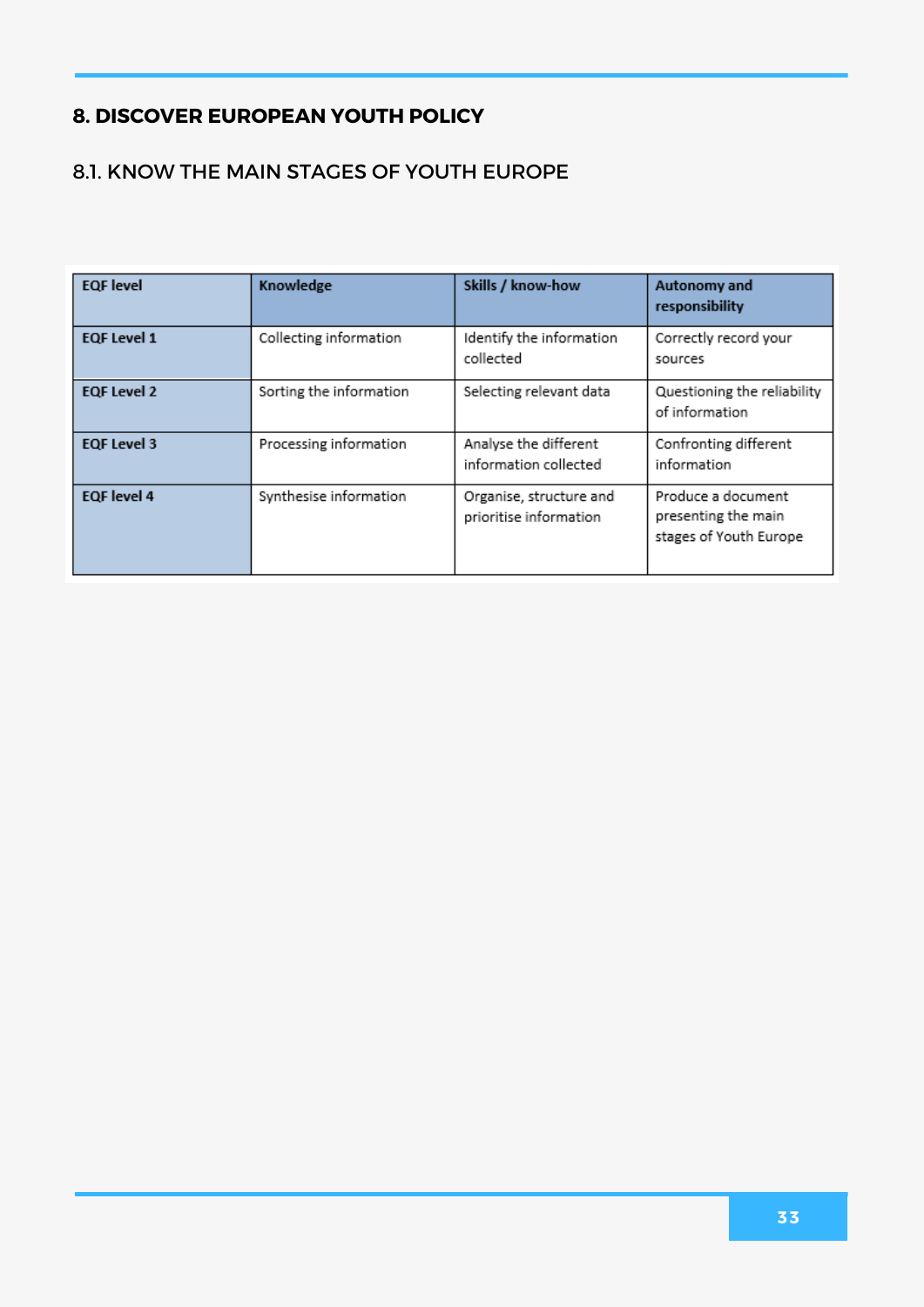#### 8.2. UNDERSTAND THE EUROPEAN YOUTH STRATEGY

| <b>EQF</b> level   | Knowledge                                                                                                                       | Skills / know-how                                                             | <b>Autonomy and</b><br>responsibility                                  |
|--------------------|---------------------------------------------------------------------------------------------------------------------------------|-------------------------------------------------------------------------------|------------------------------------------------------------------------|
| <b>EQF Level 1</b> | Searching for information on<br>the web                                                                                         | Sort out the information on<br>the Youth Strategy                             | Organising and structuring<br>information                              |
| <b>EQF Level 2</b> | Synthesising information on<br>the Youth Strategy                                                                               | Building a historical<br>synthesis of the Youth<br>Strategy                   | Analysing the challenges<br>of the youth strategy                      |
| <b>EQF Level 3</b> | List the different European<br>Union programmes and<br>initiatives for youth                                                    | Explain the main objectives<br>of the different<br>programmes and initiatives | Understand the basis of<br>the different programmes<br>and initiatives |
| <b>EQF</b> level 4 | List the different websites<br>dedicated to the Youth<br>Strategy and to EU<br>programmes and initiatives<br>in favour of youth | Draw up a practical sheet<br>summarising the<br>information                   | Sharing the results within<br>the team and with the<br>participants    |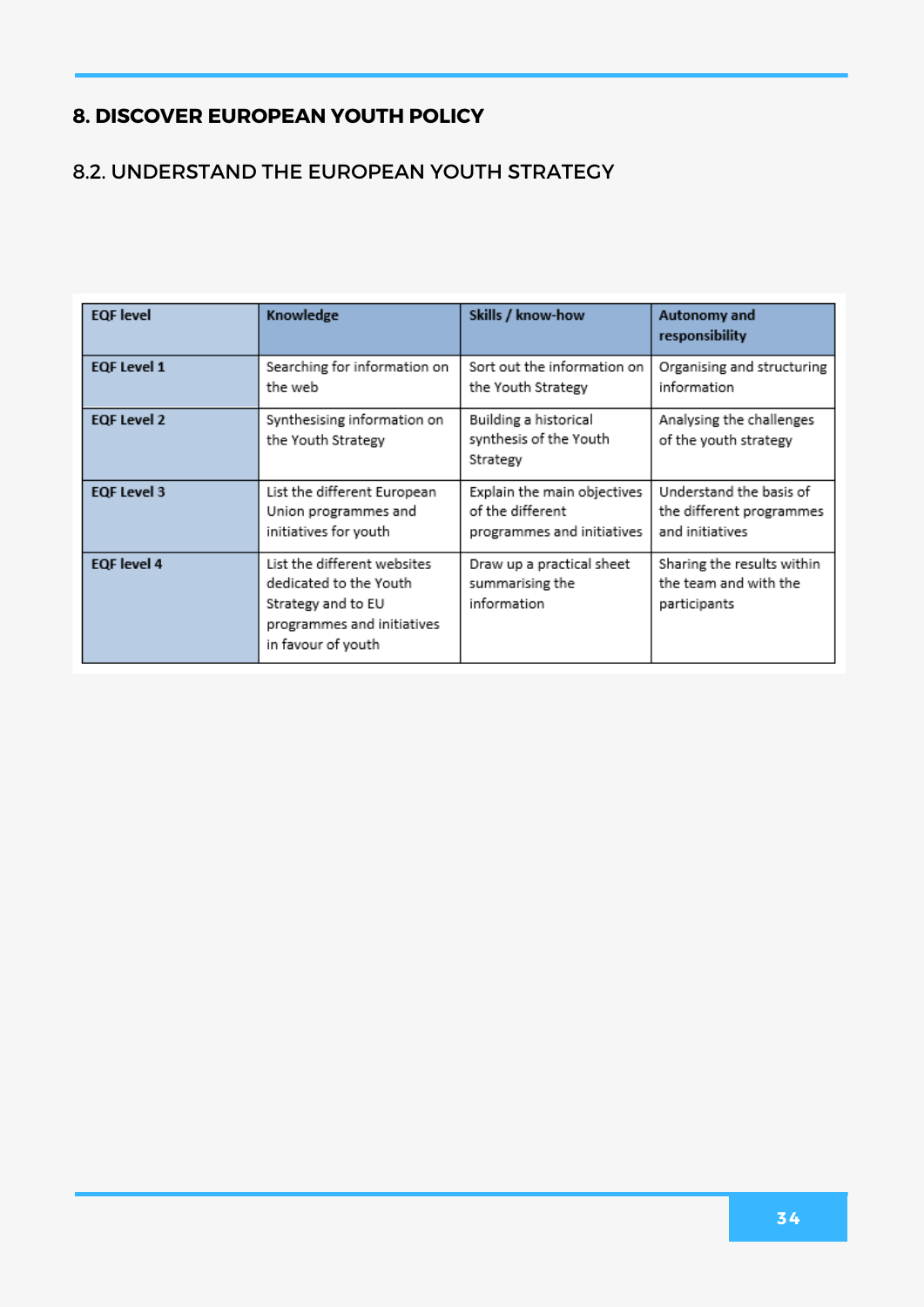#### 8.3. IMPLEMENT THE EUROPEAN YOUTH STRATEGY

| <b>EQF</b> level | Knowledge                                                                    | Skills / know-how                                                           | Autonomy and<br>responsibility                                                                               |
|------------------|------------------------------------------------------------------------------|-----------------------------------------------------------------------------|--------------------------------------------------------------------------------------------------------------|
| EQF Level 1      | Know the 3 fields of action of<br>the European Youth Strategy<br>(2019-2027) | Explain the meaning of the<br>3 action areas (Mobilise-<br>Connect-Empower) | Taking ownership of the<br>fundamentals of the<br>European Youth Strategy                                    |
| EQF Level 2      | Discover the main European<br>sites dedicated to youth                       | Consult the sites to find<br>out about all the existing<br>resources        | Update your knowledge                                                                                        |
| EQF Level 3      | Discover the European Youth<br>Strategy Debate Kit                           | Sharing thoughts in teams<br>to prepare for the debate                      | To appropriate the<br>contents and the<br>approach                                                           |
| EQF level 4      | Preparing for the debate                                                     | Leading the debate                                                          | Evaluate and analyse the<br>results with the<br>participants, the team and<br>the elected<br>representatives |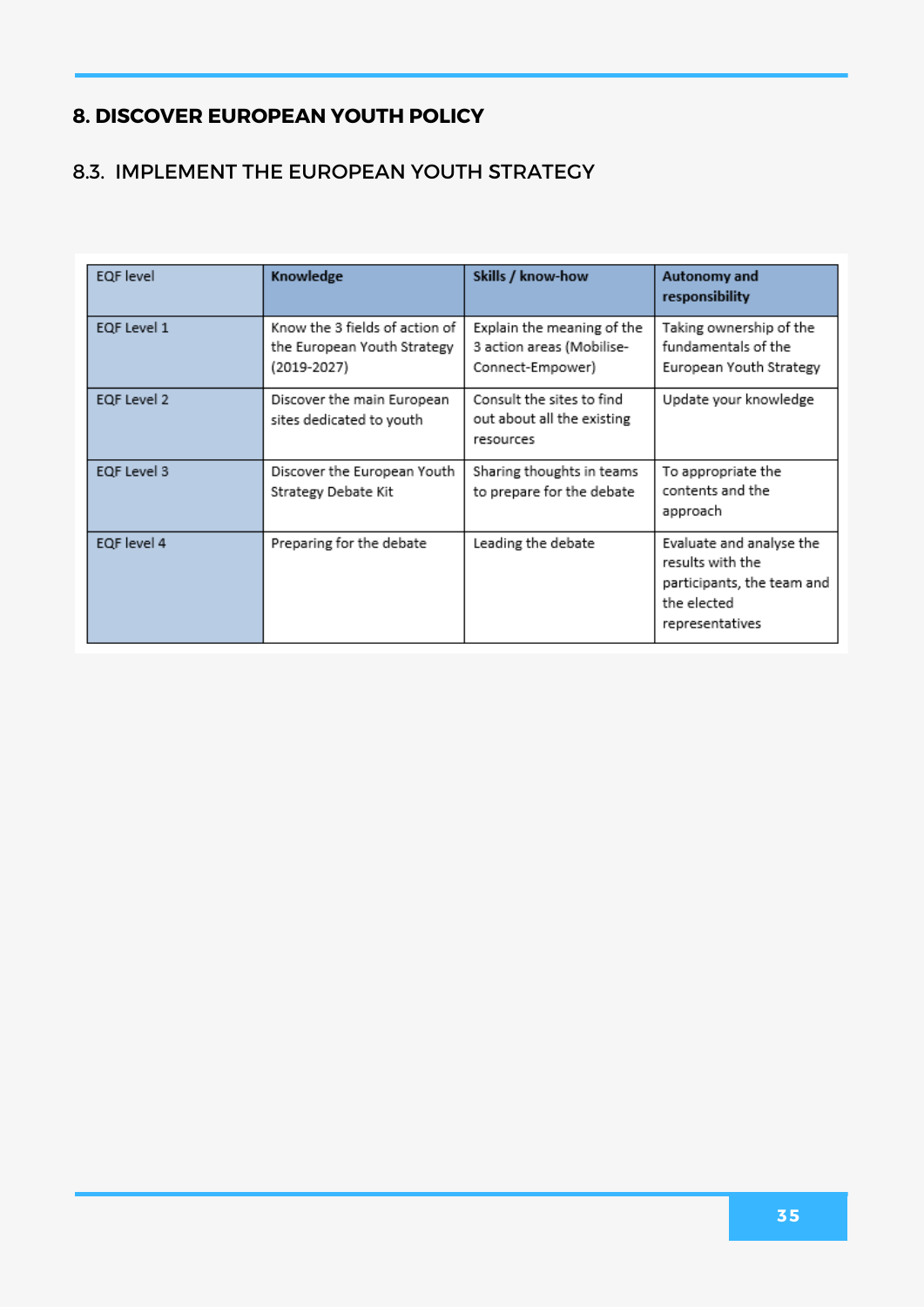#### 8.4. INITIATE A STRUCTURED DIALOGUE PROCESS

| EQF level   | Knowledge                                                  | Skills / know-how                                                | Autonomy and<br>responsibility                                                    |
|-------------|------------------------------------------------------------|------------------------------------------------------------------|-----------------------------------------------------------------------------------|
| EQF Level 1 | Knowing the European<br>structured dialogue process        | Using the existing action kit                                    | Become familiar with the<br>method                                                |
| EQF Level 2 | Find out about the Erasmus +<br>programme                  | Develop a Key Action<br>Summary Sheet 3 -<br>Structured Dialogue | Sharing work with the<br>team                                                     |
| EQF Level 3 | Consult young people on the<br>issues they wish to address | Using the structured<br>dialogue method                          | Getting involved and<br>taking ownership of the<br>structured dialogue<br>process |
| EQF level 4 | Develop an action plan with<br>young people                | Carrying out the project<br>with young people                    | Evaluate and analyse the<br>results with the young<br>people and the team         |